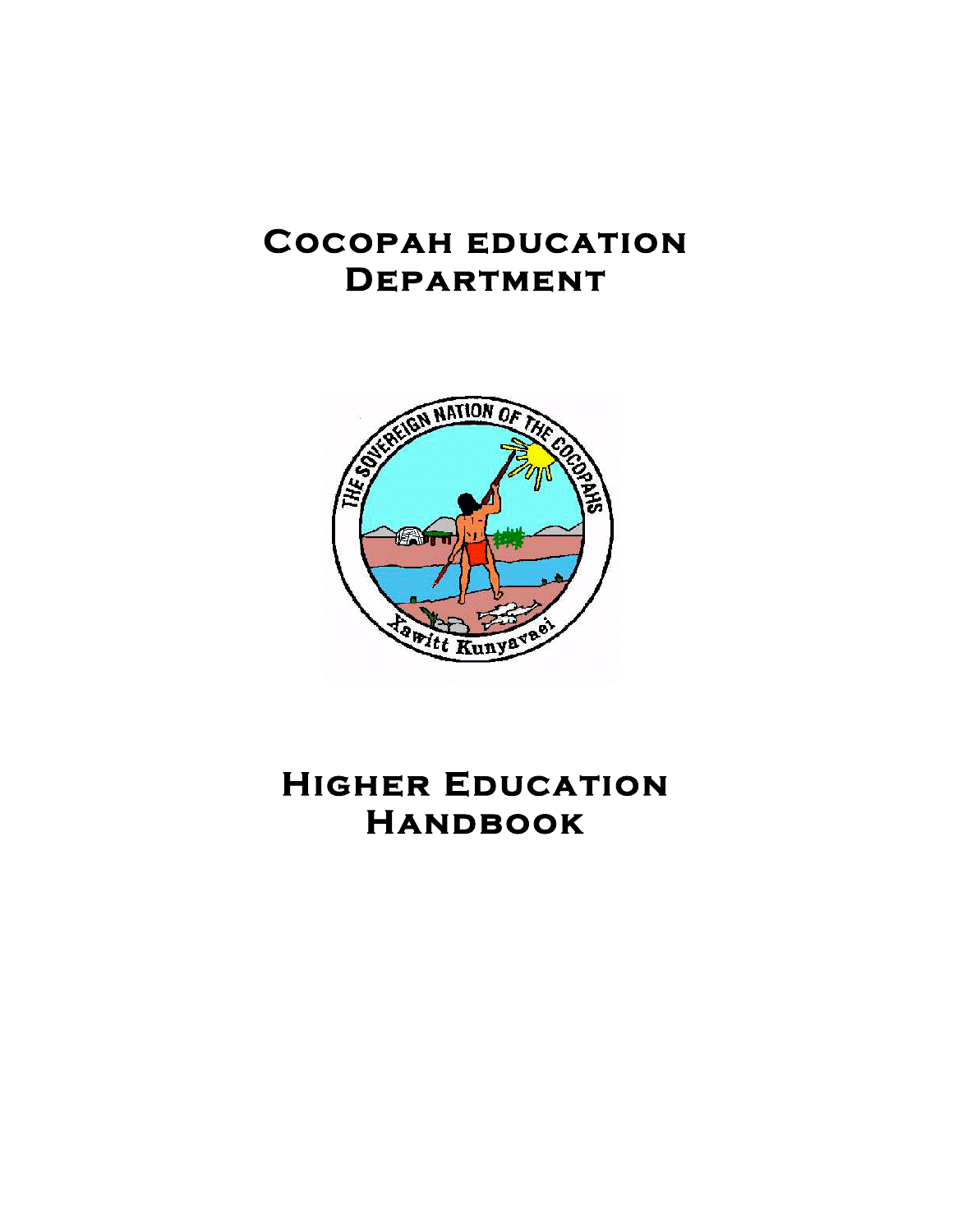## **POST-SECONDARY EDUCATION**

### **INTRODUCTION**

This Higher Education Student Handbook was written as a service to you, the future of the Cocopah Indian Nation. By taking the step of entering post-secondary education, you have announced your desire to preserve, invigorate, and strengthen the Cocopah Indian Nation through education. No matter what career or major you choose, you will accomplish this through your success.

The Higher Education Student Handbook is not meant to be comprehensive, but does address the most frequently asked questions about Cocopah Indian Nation Higher Education Programs. If you have additional questions or concerns, please do not hesitate in calling or writing to the Cocopah Department of Education.

### **MISSION**

The Cocopah Education Department exists to address the post-secondary issues and concerns of the Cocopah Indian Nation by providing informational and funding opportunities which assist the maximum number of Cocopah Indian students with an individualized program in the areas of higher education. The purpose of the Cocopah Education Department is to assist Cocopah Indian students in ascertaining a postsecondary degree from an accredited institution.

## **KEY POINTS**

Programs administered by the Cocopah Education Department:

- Higher Education Grant
- **Private/Non-Regionally Accredited** School
- Part-Time Students
- Summer Tuition Assistance
- Pre-Graduate Support Program
- **Graduate Fellowship**
- Student Summer Internship Program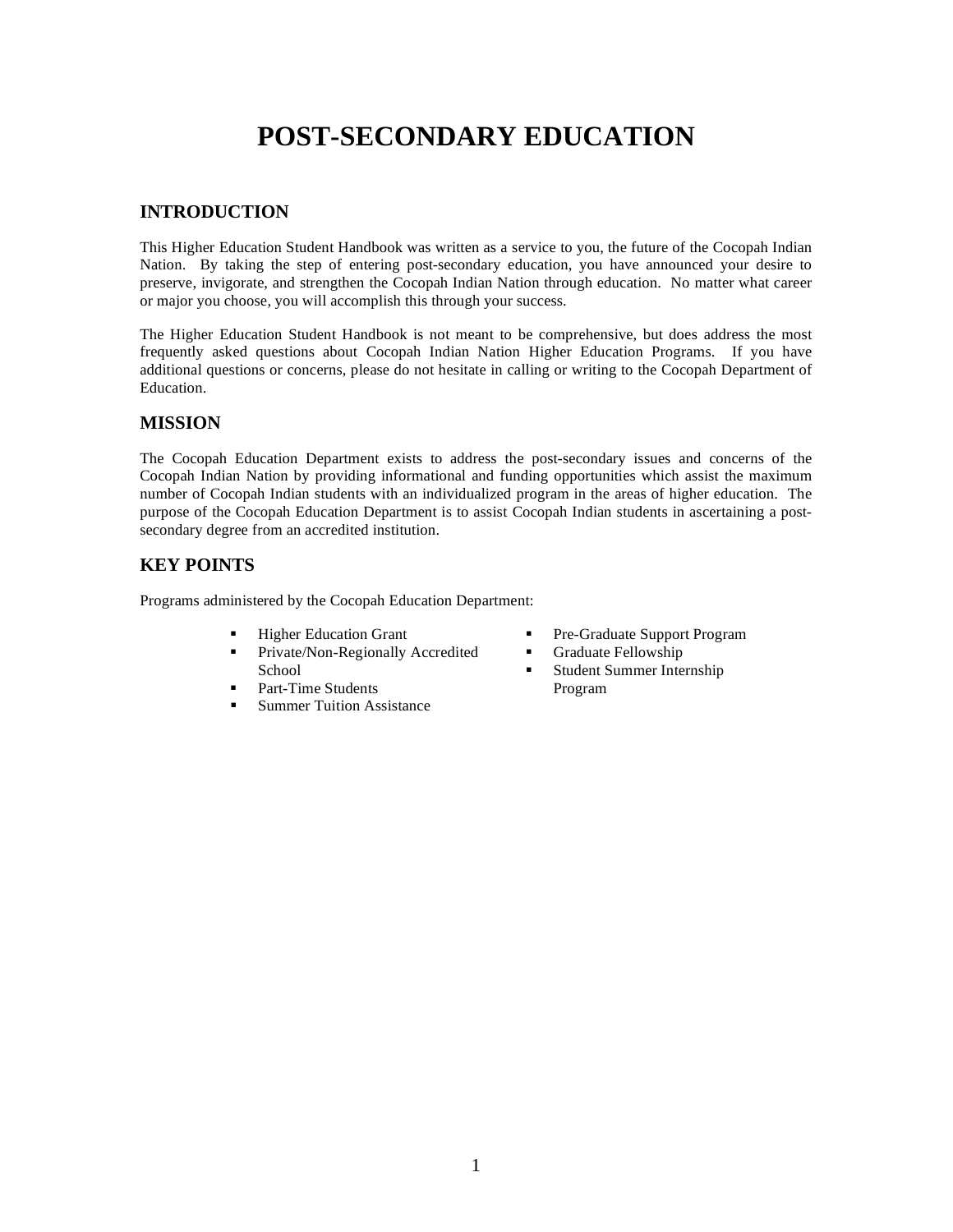## **HIGHER EDUCATION GRANTS**

The Higher Education Grant Program is designed for full-time students who plan to obtain an undergraduate degree (associates or bachelors) from a **regionally accredited public college or university**.

Students who receive funding under this program will be considered either a continuing education or higher education student. Continuing education students are defined as entering a regionally accredited public college or university in the same calendar year that they have graduated from high school and continue to pursue their undergraduate degree in consecutive semesters/terms through completion, and has no dependents. Higher education students are defined as students who have delayed enrollment (does not enter post-secondary education in the same calendar year that they have graduated from high school), are considered financially independent, have dependents other than a spouse, and/or are a single parent.

Students will also be considered need-based or non-need based due to their financial status. Full-time students may receive a grant for tuition, books, room and board, transportation, personal costs, and any other expenses deemed necessary by the institution's financial aid department. Funding will be based on the academic year.

## **NEED-BASED STUDENTS**

Students who show financial need may receive two equal payments throughout each academic school year they are eligible for funding. The **first** one-half of their term award will be sent at the beginning of the semester/term upon verification that the student is at full-time status. The **second** one-half will be sent upon verification that the student is at full-time status and adhered to the grade point average requirement at the beginning of the second semester/term. It is the student's responsibility to supply the necessary documents for verification.

## **NON-NEED STUDENTS**

Students who are determined by the institution's financial aid department to have "no financial need" (nonneed students) **MAY** be considered for a Higher Education Grant based upon the availability of funds. **The students funding will be based on average attendance costs of in-state/out-of-state institution as determined by the Cocopah Education Department and the Cocopah Education Board. Students whose institutions costs are lower than the average attendance costs determined by the Cocopah Indian Nation Education Department and the Cocopah Education Board will only be eligible for the lower amount.** If funds are available for the non-need student then the **first** one-half of their term award will be sent at the beginning of the semester/term upon verification that the student is at full-time status. The **second** one-half will be sent upon verification that the student is at full-time status and adhered to the grade point average requirement at the beginning of the second semester/term. It is the student's responsibility to supply the necessary documents for verification.

**NOTE:** The Cocopah Education Department **does not** fund the following expenses: Computer Purchase, Vehicle Purchase, Vehicle Repair, Clothes, Fines or Tickets, Defaulted Student Loans, Delinquent Bills, Personal Travel Requests, Medical Assistance, Furniture, Photography Equipment, Video Equipment, or any Materials and/or Expenses not Deemed Educational.

No bills will be paid, nor grants awarded, retroactively. Students who did not apply for funding or whose file was not complete, will not be awarded a grant for an academic semester/term, which has already passed. This policy also applies to expenses for which a student may request payment.

## **ELIGIBILITY**

The following eligibility requirements apply to full-time students receiving funding from the Cocopah Education Department for Higher Education: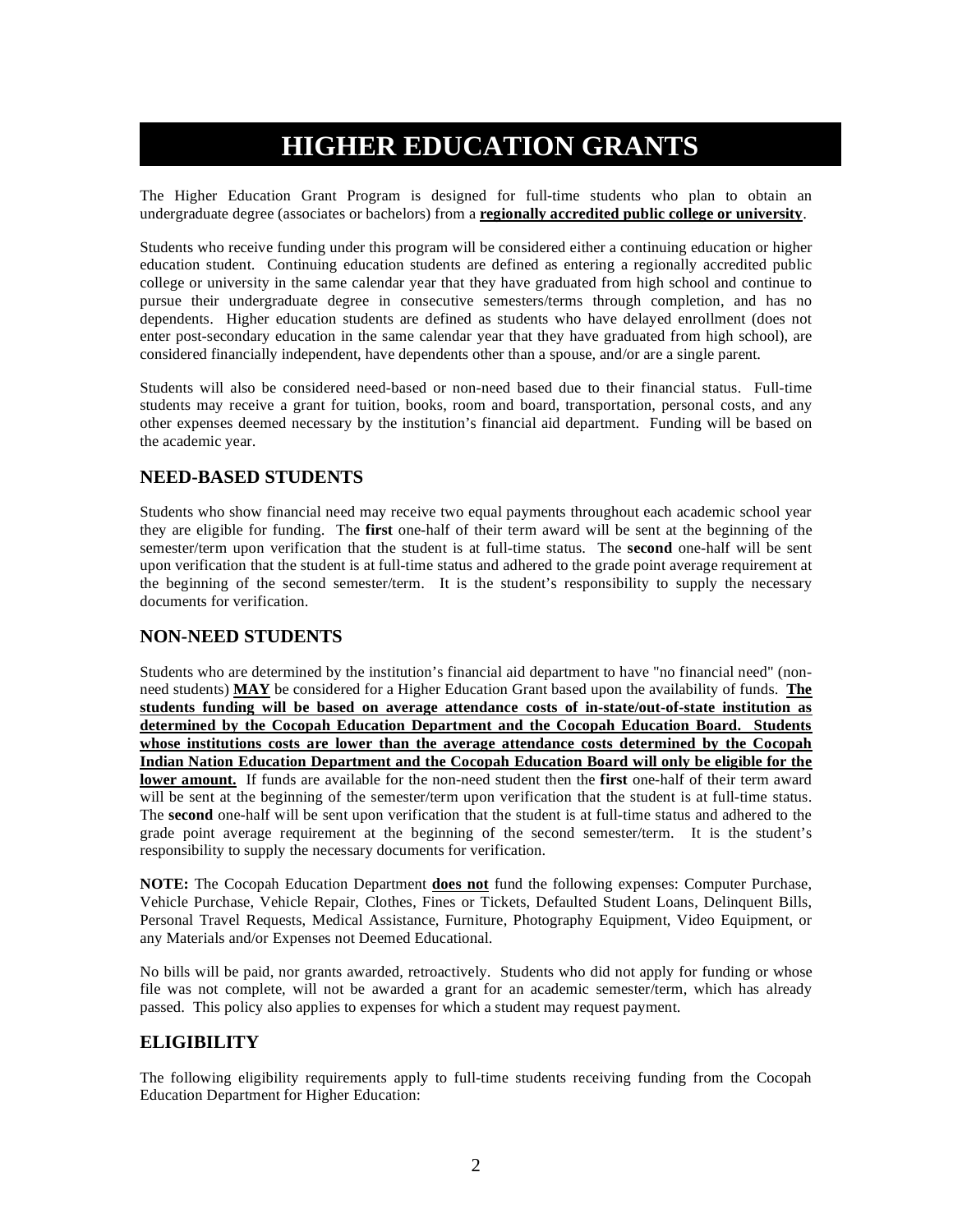- 1. Must be an enrolled member of the Cocopah Indian Nation, no pending Cocopah Tribal enrollment.
- 2. Possess a High School Diploma or GED.
- 3. Complete and submit all necessary college/university documentations by the deadline date for their program.
- 4. Complete and submit the Cocopah Higher Education application and Financial Analysis form by deadline date.
- 5. Be accepted into an accredited, public college or university within the borders of the United States. Institutions must be accredited by a regional accreditation agency.
- 6. Apply with the Free Application for Federal Student Aid (FAFSA) each year.
- 7. Must not be suspended from other Cocopah Higher Education Grant Programs.
- 8. Complete an academic plan each year; this should be prepared with the assistance of the college/university's school counselor and/or academic advisor.
- 9. The following requirements will determine the higher education funding a student will be eligible to receive from the Cocopah Education Department:
	- GED graduates or higher education students or high school graduates with a 2.99 grade point average or below will need to attend their local community college.
	- High school graduate with grade point average of 3.00 or above will be allowed to attend their local college or an in-state university, which they are residence of.
	- High school graduate with grade point average of 3.50 or above may be allowed to attend an out-of-state institution.

### **APPLICATION PROCESS & STUDENT FILE REVIEW**

1. Federal Financial Aid Application Process:

Students must complete and submit the free application for Federal Student Aid (FAFSA) to the U.S. Department of Education. When the application is submitted and processed the student will receive a Student Aid Report (SAR) 6 - 8 weeks from the Federal Processor. Once the SAR is received please verify all information on the report and make the necessary changes as needed.

**Have your file completed and mailed to Federal Aid Programs by March 1st.**

**Although most schools now receive a copy of the SAR electronically, students should check with their Financial Aid Office to ensure that the institution has received the SAR and also ensure that no other verification materials are needed by the school.**

2. Tribal Grant Application Process:

**The Cocopah Tribal Financial Needs Analysis Form and the Cocopah Tribal Higher Education Application must be completed and submitted to the Cocopah Education Department by May 1st for Fall Semester or by October 1st for Spring Semester.**

The financial needs analysis form will be submitted to the financial aid office of the student's institution for completion.

Applications received after the required deadline dates **may not be processed until the next semester.**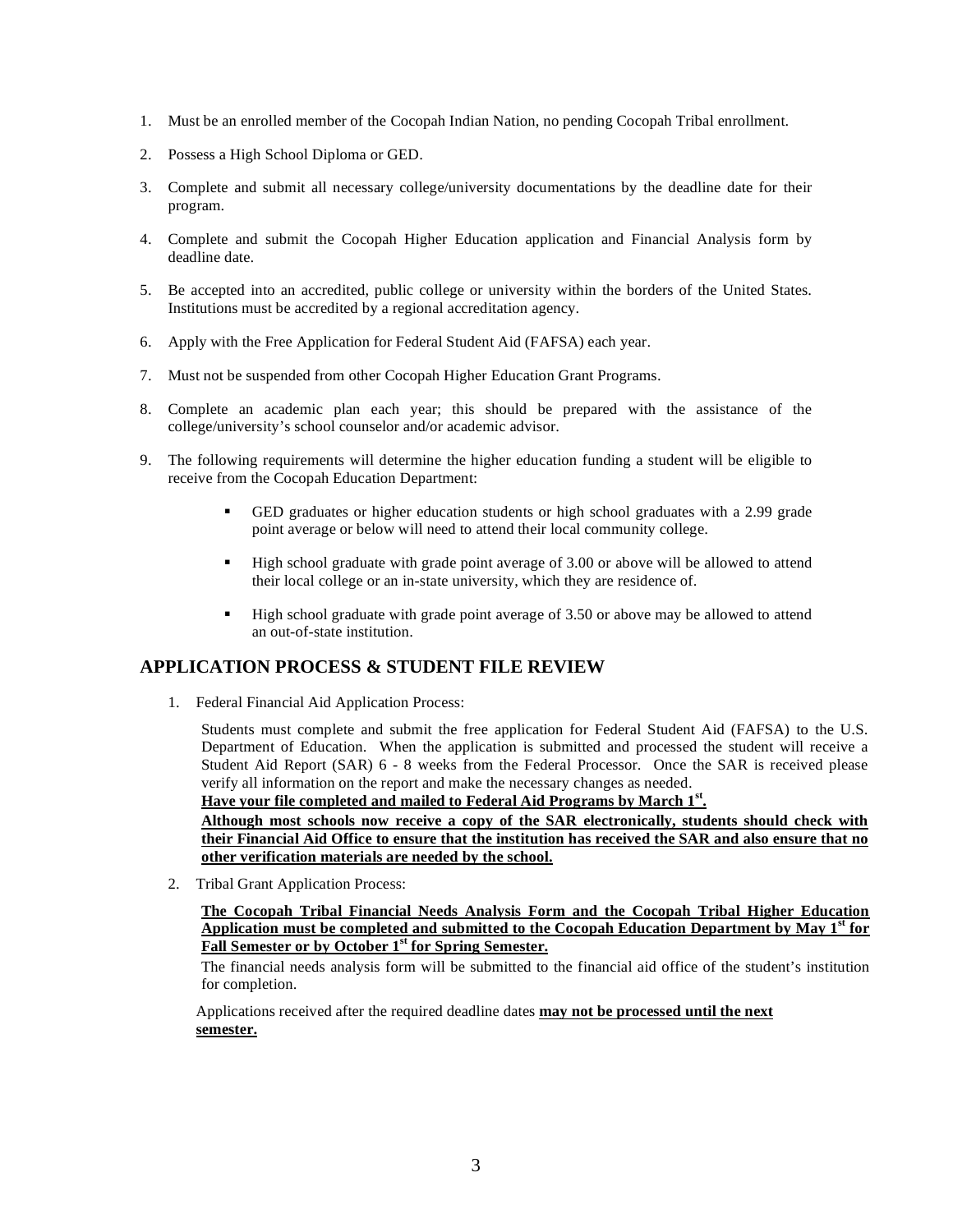3. Student File Review:

Upon receipt of the Financial Review Form from the school's Financial Aid Office, the Cocopah Education Department and Cocopah Education Board will review each student's file for the following:

- Cocopah Higher Education Application
- Financial Needs Analysis Form of the Cocopah Education Department
- Up-to-date official grade transcript
- **Letter of admission from the college or university**
- Course schedule from your school
- Current Academic Plan *\*Changes to the student's file or funding will be at the discretion of the Cocopah*

*Education Board.* The Cocopah Education Department will send a letter confirming the approved dollar amount or denial of services to the student and the school's financial aid office.

4. Disbursement of Grant:

The Cocopah Indian Tribal grant checks will be written in the names of both the student and the school, and sent directly to the school's financial aid office. All checks will be sent by registered return receipt mail. **Checks will not be express mailed nor will they be available for pick-up.**

Each institution has its own policy regarding the release of financial aid. It is the student's responsibility to abide by the school's policy. If you have any questions, please contact your institution's financial aid office.

#### **FUNDING PRIORITY**

Students who have completed and submitted all necessary paperwork by the deadline dates will have priority for funding **(if they are eligible for funding).** If funds become limited, funding will be distributed according to the following list:

- 1. Continuing undergraduate students in good academic standing
- 2. Continuing education new undergraduate students
- 3. Higher education new undergraduate students
- 4. Non-financial need students

#### **ACADEMIC & CREDIT REQUIREMENTS**

The following requirements for academic progress will be used to determine funding under the Higher Education Grant Program.

- 1. All continuing students are required to submit an official grade transcript after each academic semester/term. If a student does not meet this requirement, funding will be suspended until an official grade transcript has been received by the Cocopah Education Department. Faxes, copies, or e-mails of transcripts will not be accepted. Official grade reports that clearly show the institution name, term, number of credits completed, term g.p.a and cumulative g.p.a are required by the Cocopah Education Department.
- 2. Students are expected to obtain no less than a 2.00 grade point average per academic semester/term.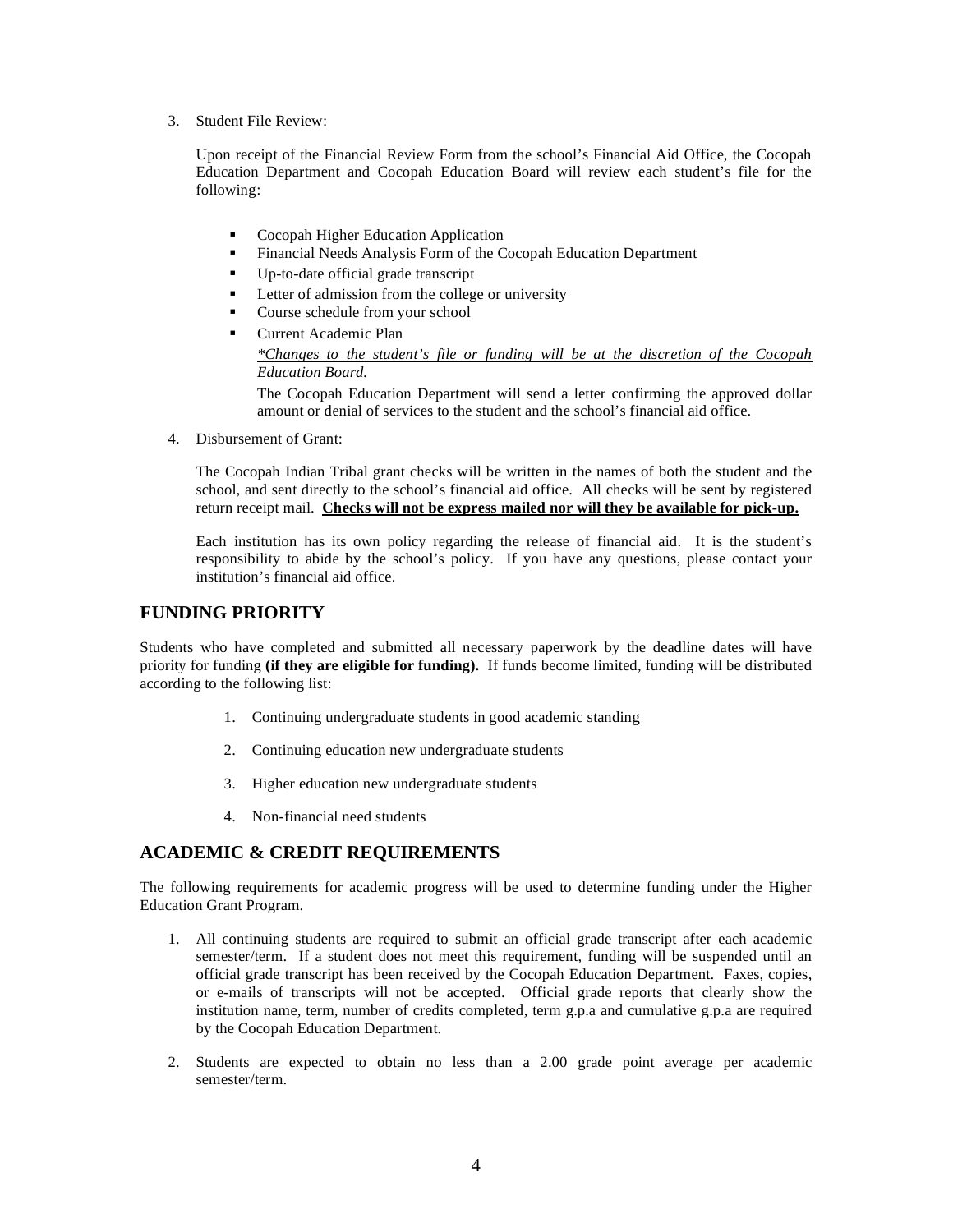- 3. All students are expected to complete the number of credits for which they were funded. Full-time students need to maintain 12 credits or more per semester/term.
- 4. Student is required to fulfill all necessary courses to ascertain a college/university program degree. Funding maybe denied for non-required courses.

## **PROGRESS EVALUATION**

Students will be evaluated for academic progress toward their educational goals on a yearly basis. Undergraduate students should complete their degree program within 5 academic years of funding. Beginning with the 6th academic year, students will receive funding for direct costs only (tuition, fees, and books). Beginning with the 7th academic year of funding, students will receive funding for 1/2 of the direct costs only.

## **ACADEMIC WARNING PROCEDURES**

#### **A. CONTINUING EDUCATION STUDENTS: (Full-Time Students)**

**Continuing education students** receiving grant funding from the Cocopah Education Department will need to adhere to all academic and credit requirements. Students who do not adhere to the stated requirements will be subject to the academic warning policy.

Full-time continuing education students who fall below (12 credits) status, are expelled, transfer or withdraw during an academic semester/term must immediately notify the Cocopah Education Department in writing within 10 business days from the time of the student's status change. Failure to do so will immediately put the student in suspension status under the Cocopah Education Department.

Students who violate the academic and credit requirements will receive written notification by mail indicating their status of probation or suspension from the Cocopah Education Department.

#### **PROBATION AND SUSPENSION**

- **1. PROBATION: A continuing education student will be placed on probation with the Cocopah Education Department if one of the following occurs:** 
	- A. Student's semester/term grade point average falls below 2.00.
	- B. Full-time student does not complete a full-time course load of at least 12 credits.

The probation period will start with the next funding term, which the student will remain eligible to receive funding during the probation period.

Students will be removed from probation status when they have submitted an official grade transcript to the Cocopah Education Department showing that they have completed a minimum of 12 credits with a minimum 2.00 grade point average in the general education curriculum or within the focus of study/degree the student is pursuing.

#### **2. SUSPENSION: A continuing education student will be suspended from The Cocopah Education Department if one of the following occurs:**

- A. Student is on probation and does not meet the probation requirements.
- B. Student completely withdraws from school without immediately notifying the Cocopah Education Department in writing within 10 business days from the time of withdrawal from the school.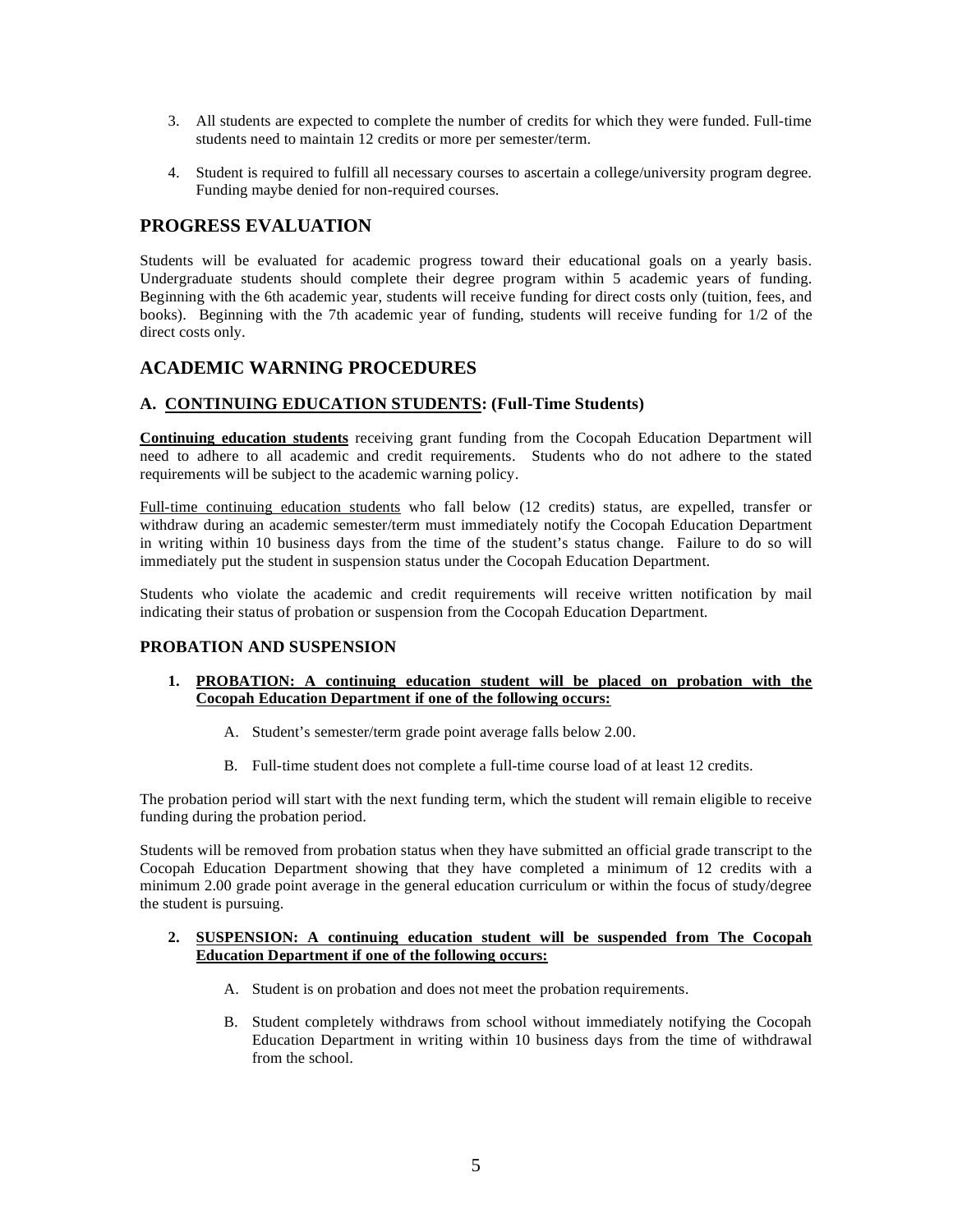The suspension period will begin immediately upon verification of the student's status with regards to grades, credits, and/or withdrawal from school. **When the student has reached suspension status the student will not be eligible for funding through the Cocopah Education Department.**

Students who are suspended from the program may appeal. All appeals must be submitted in writing to the Education Director and Education Board with appropriate documentation within 10 business days from which they received notification of their suspension status. Eligibility will be determined on an individual basis. Until determination is made on their appeal, they will be ineligible to receive funding from the Cocopah Education Department. Extenuating circumstances that may be considered include: personal illness or accident, serious illness or death within immediate family, or other circumstances beyond the reasonable control of the student. The condition or situation must no longer exist, and the student must be able to complete course work successfully.

### **B. HIGHER EDUCATION STUDENTS: (Full-time Students)**

**Higher education students** receiving grant funding from the Cocopah Education Department will need to adhere to all academic and credit requirements. Students who do not adhere to the stated requirements will be suspended from the Cocopah Education Departments funding. There is no probationary period for higher education students.

Full-time higher education students who fall below (12 credits) status, expelled, transfer or withdraw during an academic semester/term must immediately notify the Cocopah Education Department in writing within 10 business days from the time of the student's status change. Failure to do so will immediately put the student in suspension status under the Cocopah Education Department.

Students who violate the academic and credit requirements will receive written notification by mail indicating their status of suspension from the Cocopah Education Department.

#### **SUSPENSION: A higher education student will be suspended from The Cocopah Education Department if one of the following occurs:**

- A. Student's semester/term grade point average falls below 2.00.
- B. Full-time student does not complete a full-time course load of at least 12 credits.
- C. Student completely withdraws from school without immediately notifying the Cocopah Education Department in writing within 10 business days from the time of withdrawal from the school.

The suspension period will begin immediately upon verification of the student's status with regards to grades and/or credits. **When the student has reached suspension status the student will not be eligible for funding through the Cocopah Education Department.**

Students who are suspended from the program may appeal. All appeals must be submitted in writing to the Education Director and Education Board with appropriate documentation within 10 business days from which they received notification of their suspension status. Eligibility will be determined on an individual basis. Until determination is made on their appeal, they will be ineligible to receive funding from the Cocopah Education Department. Extenuating circumstances that may be considered include: personal illness or accident, serious illness or death within immediate family, or other circumstances beyond the reasonable control of the student. The condition or situation must no longer exist, and the student must be able to complete course work successfully.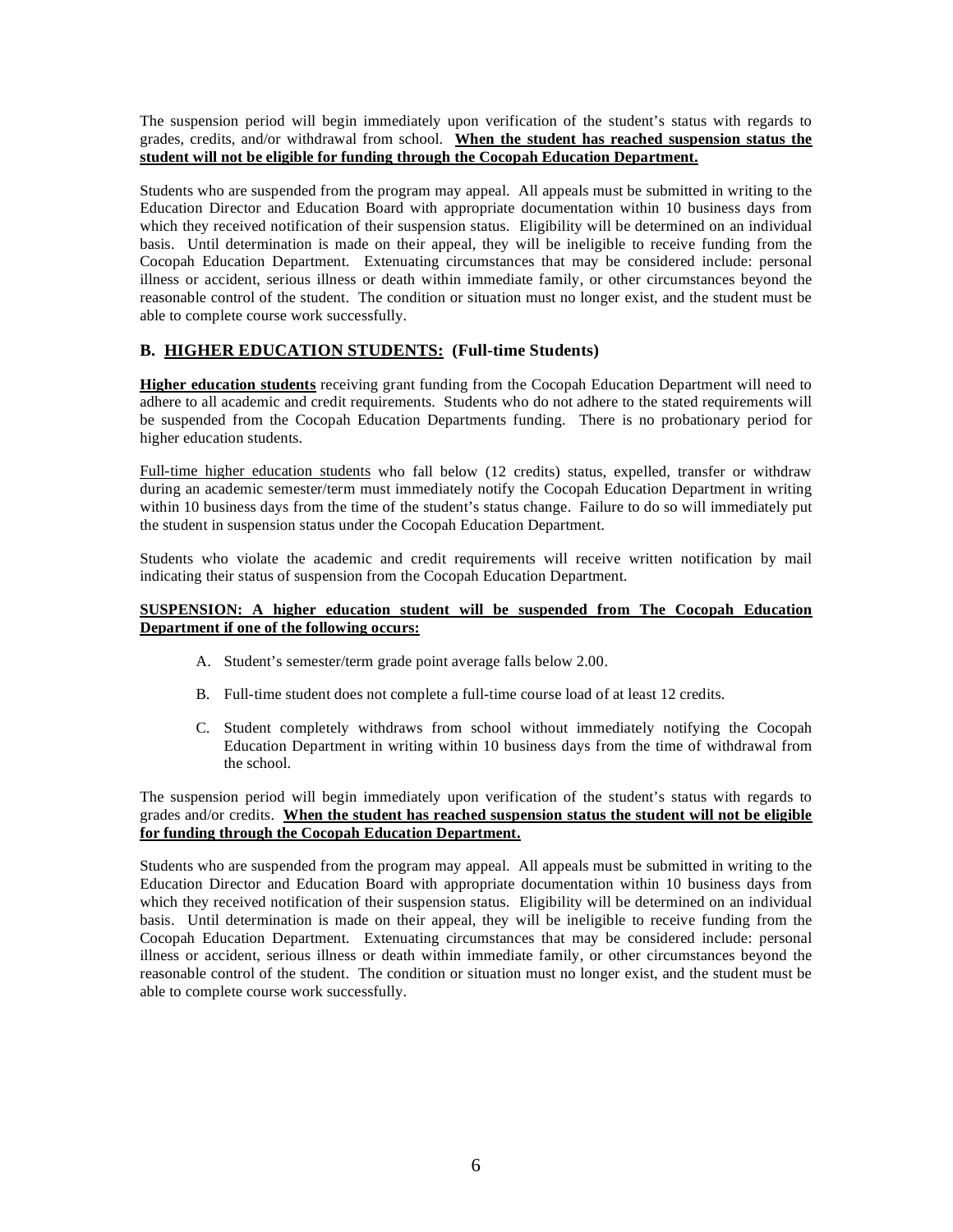## **PRIVATE & NON-REGIONALLY ACCREDITED INSTITUTIONS**

This program addresses those students who wish to attend a regionally accredited private college/university or a non-regionally accredited institution as a full-time student who plan to obtain an undergraduate degree (associates or a bachelors). Under this program students will be eligible for funding but based on average attendance costs of in-state/out-of-state institution as determined by the Cocopah Education Department and the Cocopah Education Board. Special consideration will be given on a case-by-case basis for those students who are/will be attending a prominent program of study such as an Ivy League institution. Students whose institutions costs are lower than the average attendance costs determined by the Cocopah Indian Nation Education Department and the Cocopah Education Board will only be eligible for the lower amount.

Students who receive funding under this program will be considered either a continuing education or higher education student. Continuing education students are defined as entering an accredited college or university in the same calendar year that they have graduated from high school and continue to pursue their undergraduate degree in consecutive semesters/terms through completion, and has no dependents. Higher education students are defined as students who have delayed enrollment (does not enter post-secondary education in the same calendar year that they have graduated from high school), are considered financially independent, have dependents other than a spouse, and/or is a single parent.

**NOTE:** The Cocopah Education Department **does not** fund the following expenses: Computer Purchase, Vehicle Purchase, Vehicle Repair, Clothes, Fines or Tickets, Defaulted Student Loans, Delinquent Bills, Personal Travel Requests, Medical Assistance, Furniture, Photography Equipment, Video Equipment, or any Materials and/or Expenses not Deemed Educational.

No bills will be paid, nor grants awarded, retroactively. Students who did not apply for funding or whose file was not complete, will not be awarded a grant for an academic semester/term, which has already passed. This policy also applies to expenses for which a student may request payment.

#### **ELIGIBILITY**

The following eligibility requirements apply to full-time students receiving funding from the Cocopah Education Department:

- 1. Must be an enrolled member of the Cocopah Indian Nation, no pending Cocopah Tribal enrollment.
- 2. Possess a High School Diploma or GED.
- 3. Complete and submit the college/university's application by the deadline date for their program.
- 4. Complete and submit the Cocopah Higher Education application deadline date.
- 5. Be accepted into an accredited, college, or university within the borders of the United States.
- 6. Apply with the Free Application for Federal Student Aid (FAFSA) each year.
- 7. Complete an academic plan each year; this should be prepared with the assistance of the college/university's school counselor and/or academic advisor.
- 8. Must not be suspended from other Cocopah Higher Education Grant Programs.
- 9. The following requirements will determine the higher education funding a student will be eligible to receive from the Cocopah Education Department:
	- GED graduates or higher education students or high school graduates with a 2.99 grade point average or below will need to attend their local college.
	- High school graduate with grade point average of 3.00 or above will be allowed to attend their local college or an in-state university, which they are residence of.
	- High school graduate with grade point average of 3.50 or above may be allowed to attend an out-of-state institution.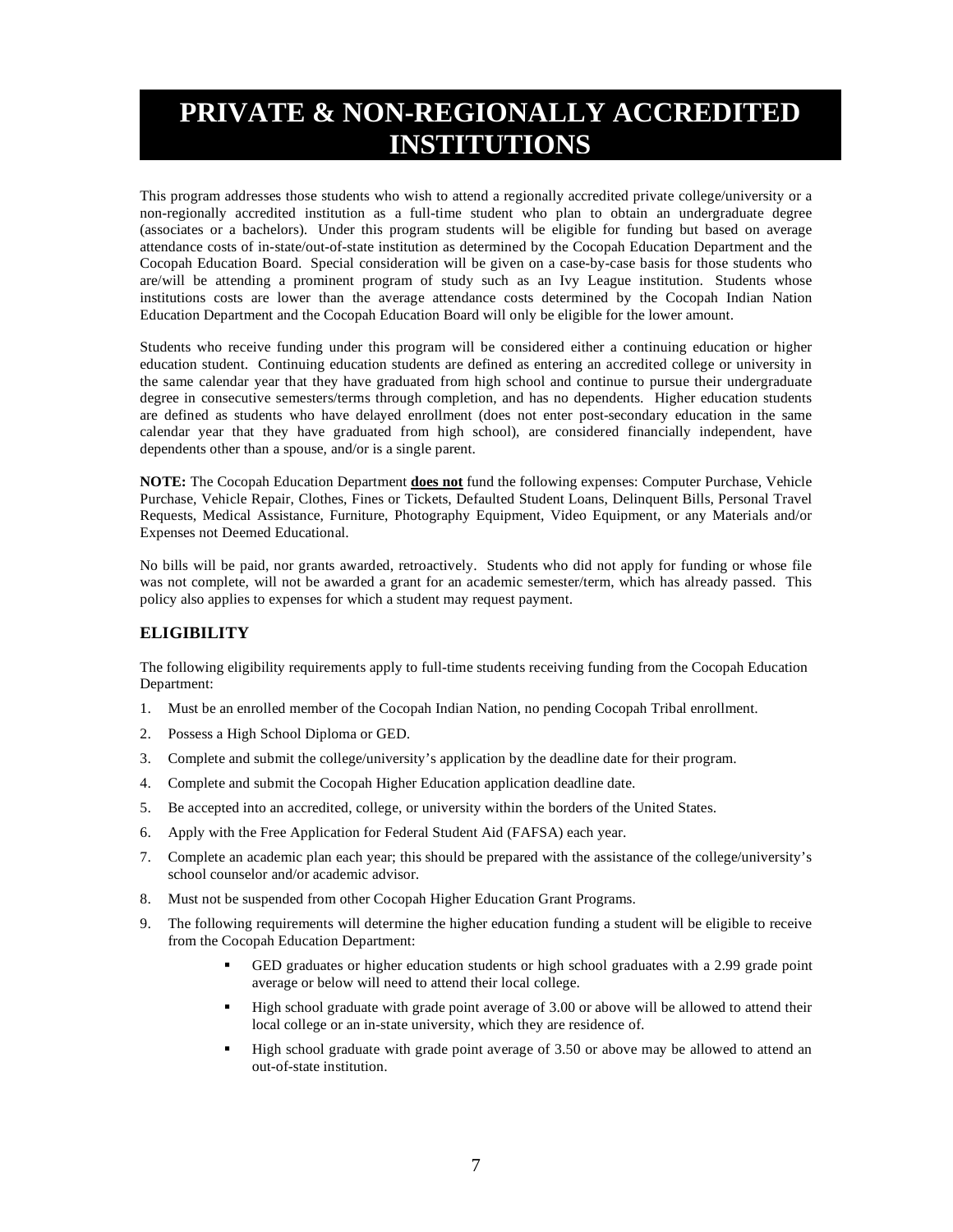### **APPLICATION PROCESS & STUDENT FILE REVIEW**

1. Federal Financial Aid Application Process:

Students must complete and submit the free application for Federal Student Aid (FAFSA) to the U.S. Department of Education. When the application is submitted and processed the student will receive a Student Aid Report (SAR) 6 - 8 weeks from the Federal Processor. Once the SAR is received please verify all information on the report and make the necessary changes as needed.

#### **Have your file completed and mailed to Federal Aid Programs by March 1st .**

**Although most schools now receive a copy of the SAR electronically, students should check with their Financial Aid Office to ensure that the institution has received the SAR and also ensure that no other verification materials are needed by the school.**

2. Tribal Application Process:

**The Cocopah Tribal Higher Education Application must be completed and submitted to the Cocopah Education Department by May 1st for Fall Semester or by October 1st for Spring Semester. In order to determine funding, the Cocopah Education Department must be provided with contact information to the institution at least 30 business days prior to the deadline.**

Applications received after the required deadline dates **may not be processed until the next semester.**

3. Student File Review:

The Cocopah Education Department and Cocopah Education Board will review each student's file for the following:

- Cocopah Higher Education Application
- Up-to-date official grade transcript
- Letter of admission from the college or university
- Course schedule from your school
- Current Academic Plan

#### *\*Changes to the student's file or funding will be at the discretion of the Cocopah Education Board.*

The Cocopah Education Department will send a letter confirming the approved dollar amount or denial of services to the student and the school's financial aid office.

4. Disbursement of Grant:

Upon determination of the grant awarded to the student, two equal payments will be dispensed throughout each academic school year.The Cocopah Indian Tribal grant checks will be written in the names of both the student and the school, and sent directly to the school's financial aid office. All checks will be sent by registered return receipt mail. **Checks will not be expressed mailed nor will they be available for pick-up.**

Each institution has its own policy regarding the release of financial aid. It is the student's responsibility to abide by the school's policy. If you have any questions, please contact your institution's financial aid office.

## **ACADEMIC & CREDIT REQUIREMENTS:**

The following requirements for academic progress will be used to determine funding under the Higher Education Grant Program.

1. All continuing students are required to submit an official grade transcript after each academic semester/term. If student does not meet this requirement, funding will be suspended until an official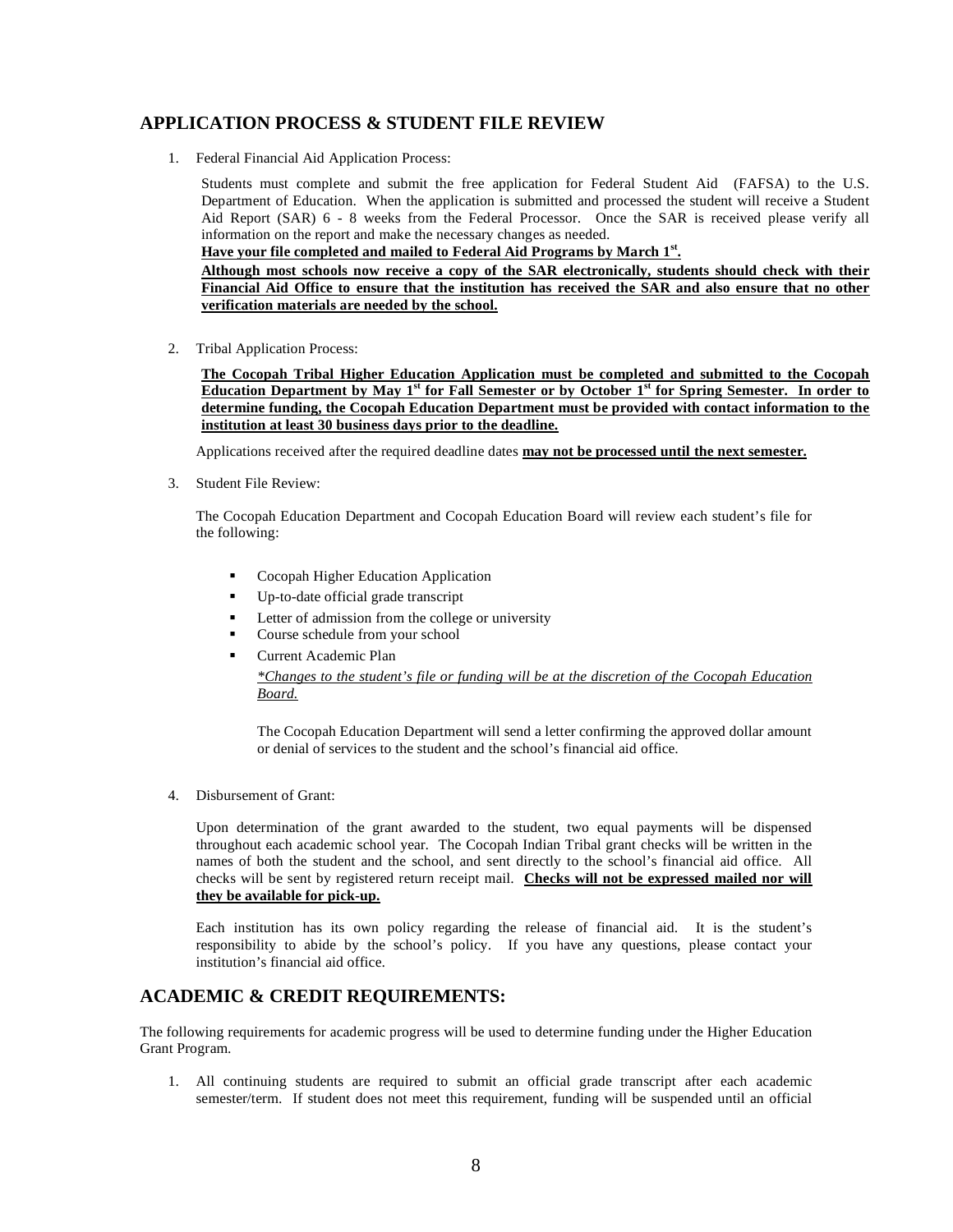grade transcript has been received by the Cocopah Education Department. Faxes, copies, or e-mails of transcripts will not be accepted. Official grade reports that clearly show the institution name, term, number of credits completed, term g.p.a and cumulative g.p.a is required by the Cocopah Education Department.

- 2. Students are expected to obtain no less than a 2.00 grade point average per academic semester/term.
- 3. All students are expected to complete the number of credits for which they were funded. Full-time students need to maintain 12 credits or more per semester/term.
- 4. Student is required to fulfill all necessary courses to ascertain a college/university program degree. Funding maybe denied for non-required courses.

### **PROGRESS EVALUATION**

Students will be evaluated for academic progress towards their educational goals on a yearly basis. Undergraduate students should complete their degree program within 5 academic years of funding. Beginning with the 6th academic year, students will receive funding for direct costs only (tuition, fees, and books). Beginning with the 7th academic year of funding, students will receive funding for 1/2 of the direct costs only.

## **ACADEMIC WARNING PROCEDURES**

#### **A. CONTINUING EDUCATION STUDENTS: (Full-Time Students)**

**Continuing education students** receiving grant funding from the Cocopah Education Department will need to adhere to all academic and credit requirements. Students who do not adhere to the stated requirements will be subject to the academic warning policy.

Full-time continuing education students who fall below (12 credits) status, expelled, transfer or withdraw during an academic semester/term must immediately notify the Cocopah Education Department in writing within 10 business days from the time of the student's status change. Failure to do so will immediately put the student in suspension status under the Cocopah Education Department.

Students who violate the academic and credit requirements will receive written notification by mail indicating their status of probation or suspension from the Cocopah Education Department.

#### **PROBATION AND SUSPENSION**

- **1. PROBATION: A continuing education student will be placed on probation with the Cocopah Education Department if one of the following occurs:** 
	- A. Student's semester/term grade point average falls below 2.00.
	- B. Full-time student does not complete a full-time course load of at least 12 credits.

The probation period will start with the next funding term, which the student will remain eligible to receive funding during the probation period.

Students will be removed from probation status when they have submitted an official grade transcript to the Cocopah Education Department showing that they have completed a minimum of 12 credits with a minimum 2.00 grade point average in the general education curriculum or within the focus of study/degree the student is pursuing.

#### **2. SUSPENSION: A continuing education student will be suspended from The Cocopah Education Department if one of the following occurs:**

A. Student is on probation and does not meet the probation requirements.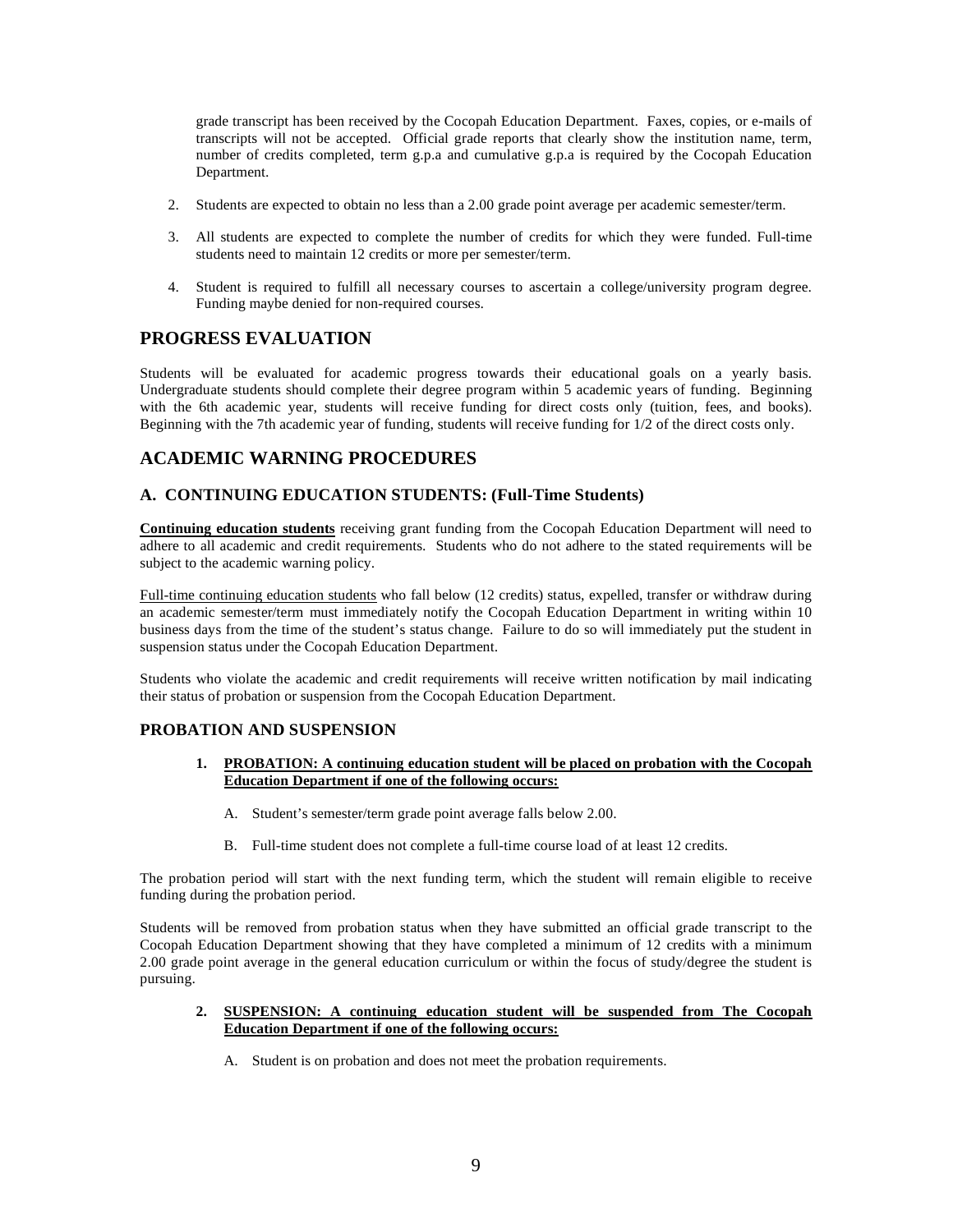B. Student completely withdraws from school without immediately notifying the Cocopah Education Department in writing within 10 business days from the time of withdrawal from the school.

The suspension period will begin immediately upon verification of the student's status with regards to grades and/or credits. **When the student has reached suspension status the student will not be eligible for funding through the Cocopah Education Department.**

Students who are suspended from the program may appeal. All appeals must be submitted in writing to the Education Director and Education Board with appropriate documentation within 10 business days from which they received notification of their suspension status. Eligibility will be determined on an individual basis. Until determination is made on their appeal, they will be ineligible to receive funding from the Cocopah Education Department. Extenuating circumstances that may be considered include: personal illness or accident, serious illness or death within immediate family, or other circumstances beyond the reasonable control of the student. The condition or situation must no longer exist, and the student must be able to complete course work successfully.

#### **B. HIGHER EDUCATION STUDENTS: (Full-Time Students)**

**Higher education students** receiving grant funding from the Cocopah Education Department will need to adhere to all academic and credit requirements. Students who do not adhere to the stated requirements will be suspended from the Cocopah Education Departments funding. There is no probationary period for higher education students.

Full-time higher education students who fall below (12 credits) status, expelled, transfer or withdraw during an academic semester/term must immediately notify the Cocopah Education Department in writing within 10 business days from the time of the student's status change. Failure to do so will immediately put the student in suspension status under the Cocopah Education Department.

Students who violate the academic and credit requirements will receive written notification by mail indicating their status of suspension from the Cocopah Education Department.

#### **SUSPENSION: A higher education student will be suspended from The Cocopah Education Department if one of the following occurs:**

- A. Student's semester/term grade point average falls below 2.00.
- B. Full-time student does not complete a full-time course load of at least 12 credits.
- C. Student completely withdraws from school without immediately notifying the Cocopah Education Department in writing within 10 business days from the time of withdrawal from the school.

#### The suspension period will begin immediately upon verification of the student's status with regards to grades and/or credits. **When the student has reached suspension status the student will not be eligible for funding through the Cocopah Education Department.**

Students who are suspended from the program may appeal. All appeals must be submitted in writing to the Education Director and Education Board with appropriate documentation within 10 business days from which they received notification of their suspension status. Eligibility will be determined on an individual basis. Until determination is made on their appeal, they will be ineligible to receive funding from the Cocopah Education Department. Extenuating circumstances that may be considered include: personal illness or accident, serious illness or death within immediate family, or other circumstances beyond the reasonable control of the student. The condition or situation must no longer exist, and the student must be able to complete course work successfully.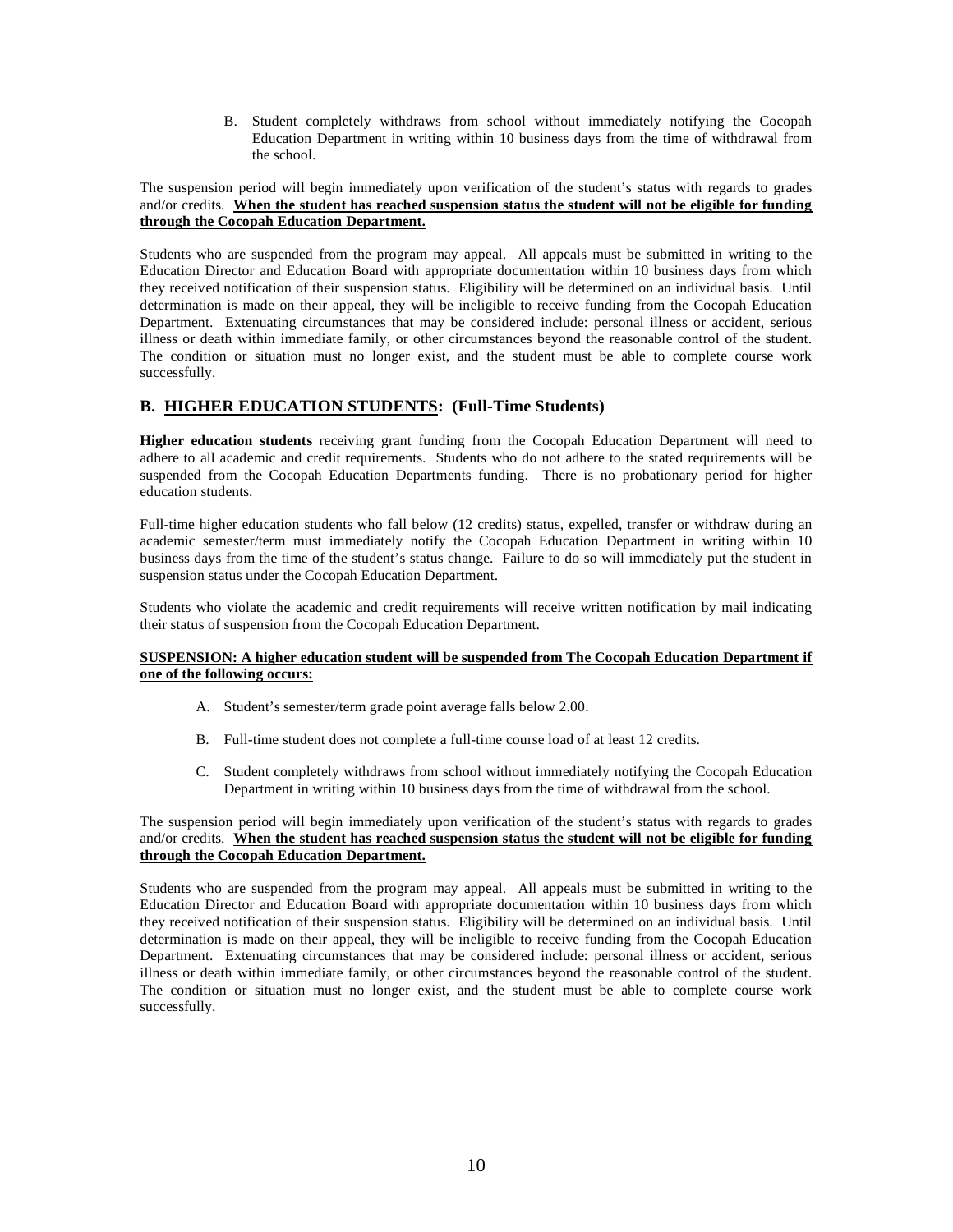## **PART-TIME STUDENT PROGRAM**

The Part-time Student Program is designed for those students who wish to explore post-secondary education or increase their employability skills by taking up to **9 credits per academic semester/term at a regionally accredited, public college or university**.

## **ELIGIBILITY**

- 1. Must be an enrolled member of the Cocopah Indian Nation, no pending Cocopah Tribal enrollment.
- 2. Complete and submit the institution's application by the deadline date for the program.
- 3. Complete and submit the Cocopah Higher Education application by deadline date.
- 4. Accepted and attend a regionally accredited college, or university within the borders of the United States.
- 5. Must not be suspended from other Cocopah Higher Education Grant Programs.

### **FUNDING**

This program will pay for up to 9 credits per academic semester/term at a regionally accredited, public college or university. This program will pay for direct costs only (tuition, fees, & textbooks) for the total required credits of the program within the degree the student is pursuing.

#### **(Funding will not be supplied for book bags/backpacks, compact disc's, cassettes, portable/nonportable cd/cassette/mp3 players, t-shirts, cups, jewelry, batteries, calculators, photography equipment, video equipment, or any unrelated school materials as deemed by the Cocopah Education Department).**

No bills will be paid, nor funding awarded, retroactively. Students who did not apply for funding or whose file was not complete, will not receive funding for an academic semester/term, which has already passed. This policy also applies to expenses for which a student may request payment.

## **APPLICATION PROCESS & STUDENT FILE REVIEW**

- **1. Cocopah Tribal Higher Education Application Process:** 
	- Complete and submit the Cocopah Tribal Higher Education Application by May  $1<sup>st</sup>$  for the fall semester or by October  $1<sup>st</sup>$  for the spring semester.
	- Funding priority will be given to those students who have completed and submitted all necessary paperwork by the deadline dates. Applications received after the deadline date will not be processed until the next semester.

#### **2. Submit the following information to the Cocopah Education Department:**

- **•** Official grade transcript
- College/University (Name, Address, and Phone Number)
- Course Title (each course taken)
- **Course Description (each course taken)**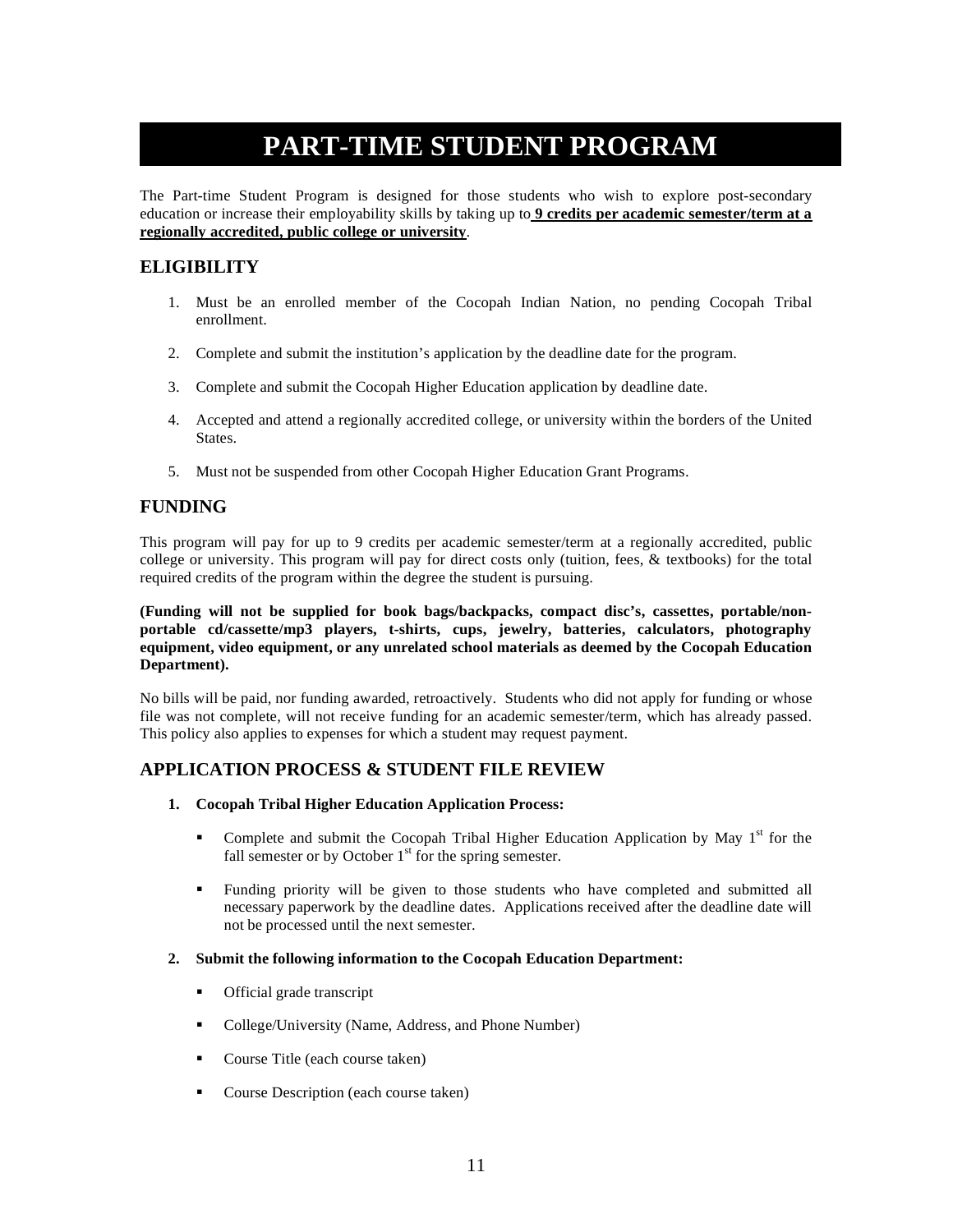- Course credit (each course taken)
- Course section number (each course taken)

#### **3. Student File Review:**

- Upon receipt of all appropriate documentation the Cocopah Education Department will review each student's file for the following:
	- A. Completed Cocopah Higher Education Application
	- B. Class/course information
	- C. Up-to-date official grade transcript

#### **4. Funding Award:**

- The Cocopah Education Department must receive direct original billing information. The funding check will be written in the name of the school only, and sent directly to the school.
- Part-time students attending Arizona Western College must seek prior authorization from the Cocopah Education Department to purchase any textbooks from the Arizona Western College bookstore. If prior authorization has not been established then the balance will be the student's responsibility.
- Reimbursement of course textbooks maybe given upon prior approval from the Cocopah Education Department for students attending institutions other than Arizona Western College. (Original receipts are required for reimbursements)
- No funds will be provided for personal, transportation, or living expenses.
- All checks will be sent by certified mail.

## **ACADEMIC REQUIREMENTS**

- 1. All students are required to submit an official grade transcript after each academic semester/term to the Cocopah Education Department. If student does not meet this requirement, funding will be suspended until grades have been received by the Cocopah Education Department. Faxes, copies, or e-mails of transcripts will not be accepted. Official grade reports that clearly show the institution name, term, number of credits completed, term g.p.a and cumulative g.p.a is required by the Cocopah Education Department.
- 2. Undergraduate students are expected to obtain no less than a 2.00 grade point average per academic term.
- 3. All students are expected to complete the number of credits for which they were funded.

## **ACADEMIC SUSPENSION (Part-Time Students):**

Part-time students receiving grant funding from the Cocopah Education Department will need to adhere to all academic and credit requirements. Students who do not adhere to the stated requirements will be suspended from the Cocopah Education Department's funding. There is no probationary period for parttime students.

Part-time students who fail to complete the credits funded for, expelled, transfer or withdraw during an academic semester/term must immediately notify the Cocopah Education Department in writing within 10 business days from the time of the student's status change. Failure to do so will immediately put the student in suspension status under the Cocopah Education Department.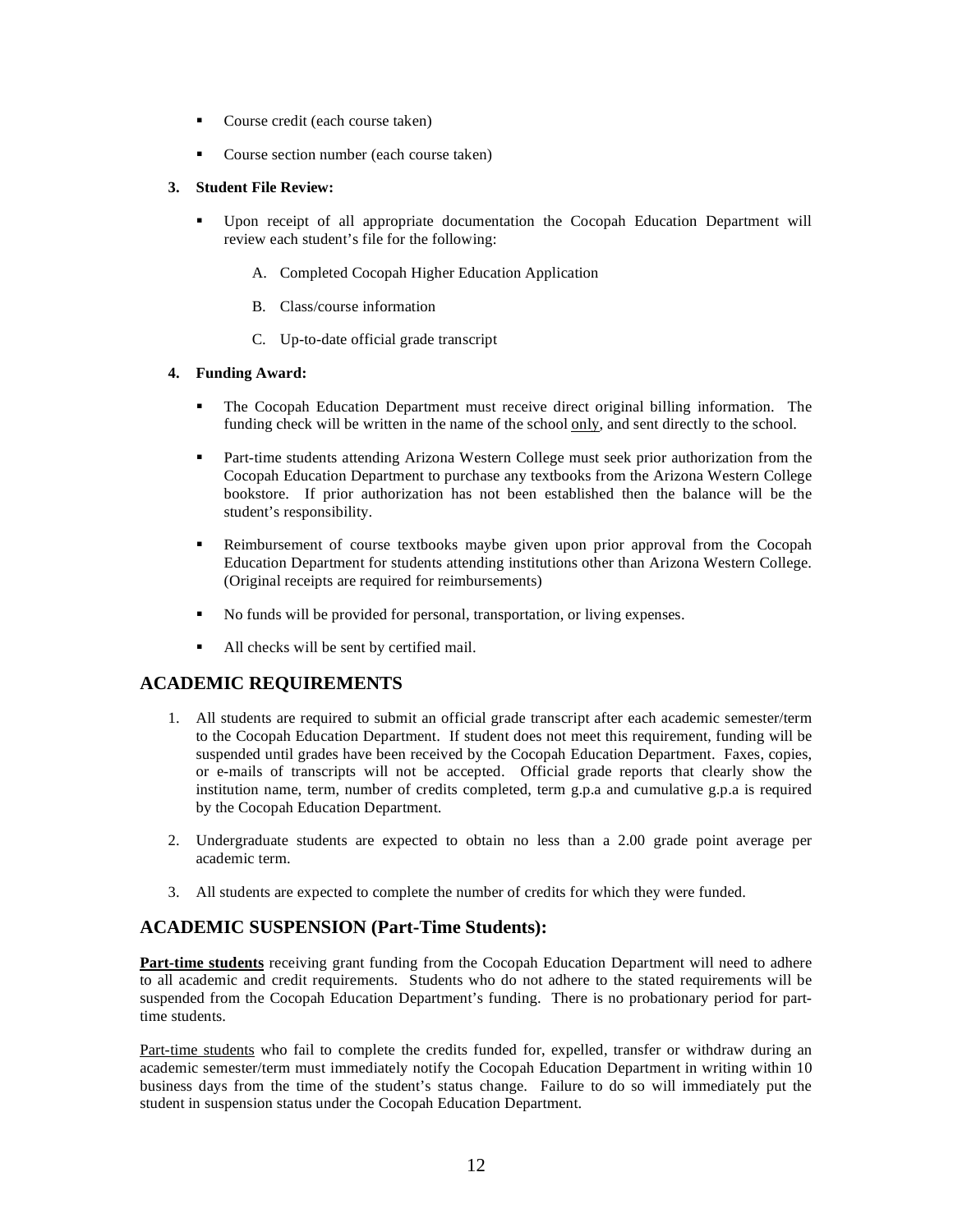Students who violate the academic and credit requirements will receive written notification by mail indicating their suspension status from the Cocopah Education Department.

#### **SUSPENSION: A part-time student will be suspended from The Cocopah Education Department if one of the following occurs:**

- A. Student's semester/term grade point average falls below 2.00.
- B. Student does not complete the course load for which they were funded.
- C. Student completely withdraws from school without immediately notifying the Cocopah Education Department in writing within 10 business days from the time of withdrawal from the school.

The suspension period will begin immediately upon verification of the student's status with regards to grades and/or credits. **When the student has reached suspension status the student will not be eligible for funding through the Cocopah Education Department.**

Students who are suspended from the program may appeal. All appeals must be submitted in writing to the Education Director and Education Board with appropriate documentation within 10 business days from which they received notification of their suspension status. Eligibility will be determined on an individual basis. Until determination is made on their appeal, they will be ineligible to receive funding from the Cocopah Education Department. Extenuating circumstances that may be considered include: personal illness or accident, serious illness or death within immediate family, or other circumstances beyond the reasonable control of the student. The condition or situation must no longer exist, and the student must be able to complete course work successfully.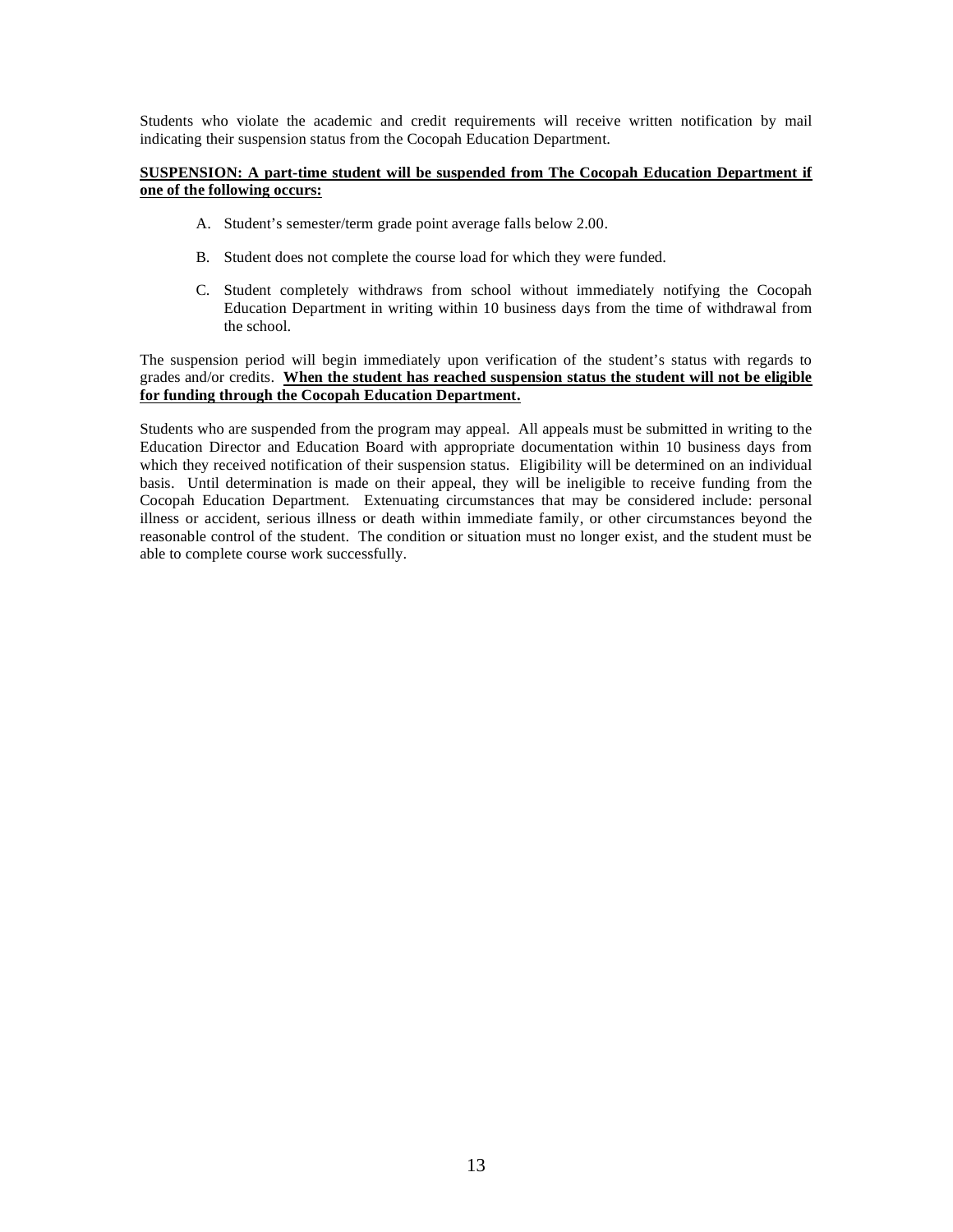## **SUMMER TUITION ASSISTANCE**

The Summer Tuition Assistance Program is designed for those students who wish to continue their academic progress toward graduation at a regionally accredited, public college or university.

## **ELIGIBILITY**

- 1. Must be an enrolled member of the Cocopah Indian Nation, no pending Cocopah Tribal enrollment.
- 2. Complete and submit the institutions application by the deadline date for their program.
- 3. Complete and submit the Cocopah Higher Education application by deadline date. Applications received after the deadline date may not be processed.
- 4. Accepted and attend a regionally accredited college, or university within the borders of the United States.
- 5. Must not be suspended from other Cocopah Higher Education Grant Programs.

### **APPLICATIONS AND DEADLINES**

#### **Students must submit the completed application by the deadline date of April 1st:**

 Student must provide official grade transcript from the last term funded and class schedule for the summer term to the Cocopah Education Department.

### **GRANT AWARD**

The summer assistance grant will pay for students in the amount of direct costs only (tuition, fees, and books), which may not exceed:

- \$1000 for undergraduate students
- \$2500 for graduate students

#### **Disbursement of Grant**

- 1. The summer assistance grant check will be written in the name of the school **only**, and sent directly to the school.
- 2. Any amount beyond the stated maximum award is the student's responsibility and no funds will be provided for personal, transportation, or living expenses during the summer session.
- 3. All checks will be sent by registered return receipt mail.

## **ACADEMIC REQUIREMENTS**

- 1. All students are required to submit an official grade transcript after each academic semester/term to the Cocopah Education Department. If student does not meet this requirement, funding will be suspended until grades have been received by the Cocopah Education Department. Faxes, copies, or e-mails of transcripts will not be accepted. Official grade reports that clearly show the institution name, term, number of credits completed, term g.p.a and cumulative g.p.a is required by the Cocopah Education Department.
- 2. Undergraduate students are expected to obtain no less than a 2.00 grade point average per academic term. Graduate students are expected to obtain no less than a 3.00 grade point average per academic term.
- 3. All students are expected to complete the number of credits for which they were funded.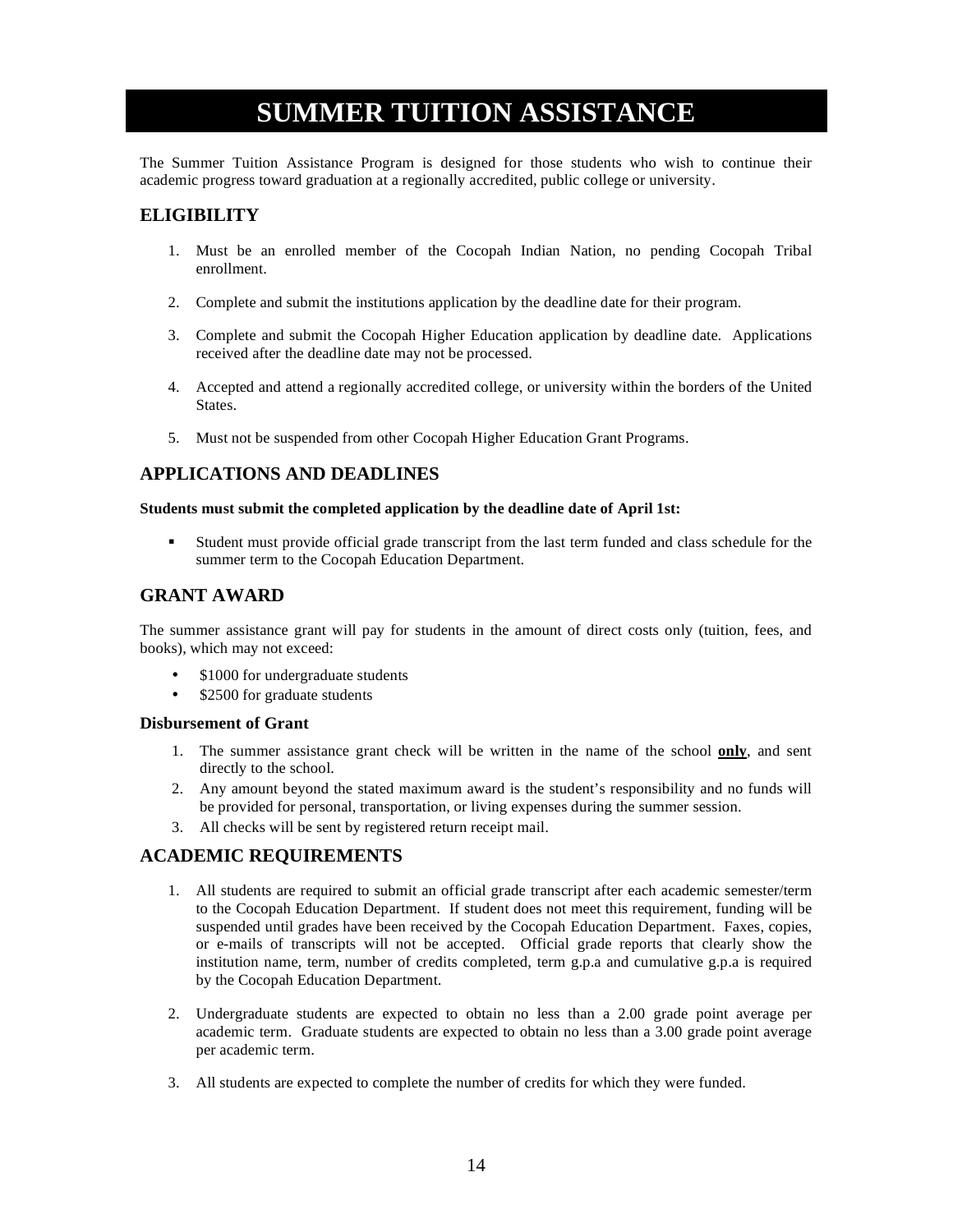## **ACADEMIC SUSPENSION (Summer Students):**

**Summer school students** receiving grant funding from the Cocopah Education Department will need to adhere to all academic and credit requirements. Students who do not adhere to the stated requirements will be suspended from the Cocopah Education Department's funding. There is no probationary period for summer school students.

Summer school students who fail to complete the credits funded for, expelled, transfer or withdraw during an academic semester/term must immediately notify the Cocopah Education Department in writing. Failure to do so will immediately put the student in suspension status under the Cocopah Education Department.

Students who violate the academic and credit requirements will receive written notification by mail indicating their suspension status from the Cocopah Education Department.

#### **SUSPENSION: A summer school student will be suspended from The Cocopah Education Department if one of the following occurs:**

- A. Undergraduate student's semester/term grade point average falls below 2.00.
- B. Graduate students semester/term grade point average falls below 3.00
- C. Student does not complete the course load for which they were funded.
- D. Student completely withdraws from school without immediately notifying the Cocopah Education Department in writing within 10 business days from the time of withdrawal from the school.

The suspension period will begin immediately upon verification of the student's status with regards to grades and/or credits. **When the student has reached suspension status the student will not be eligible for funding through the Cocopah Education Department.**

Students who are suspended from the program may appeal. All appeals must be submitted in writing to the Education Director and Education Board with appropriate documentation within 10 business days from which they received notification of their suspension status. Eligibility will be determined on an individual basis. Until determination is made on their appeal, they will be ineligible to receive funding from the Cocopah Education Department. Extenuating circumstances that may be considered include: personal illness or accident, serious illness or death within immediate family, or other circumstances beyond the reasonable control of the student. The condition or situation must no longer exist, and the student must be able to complete course work successfully.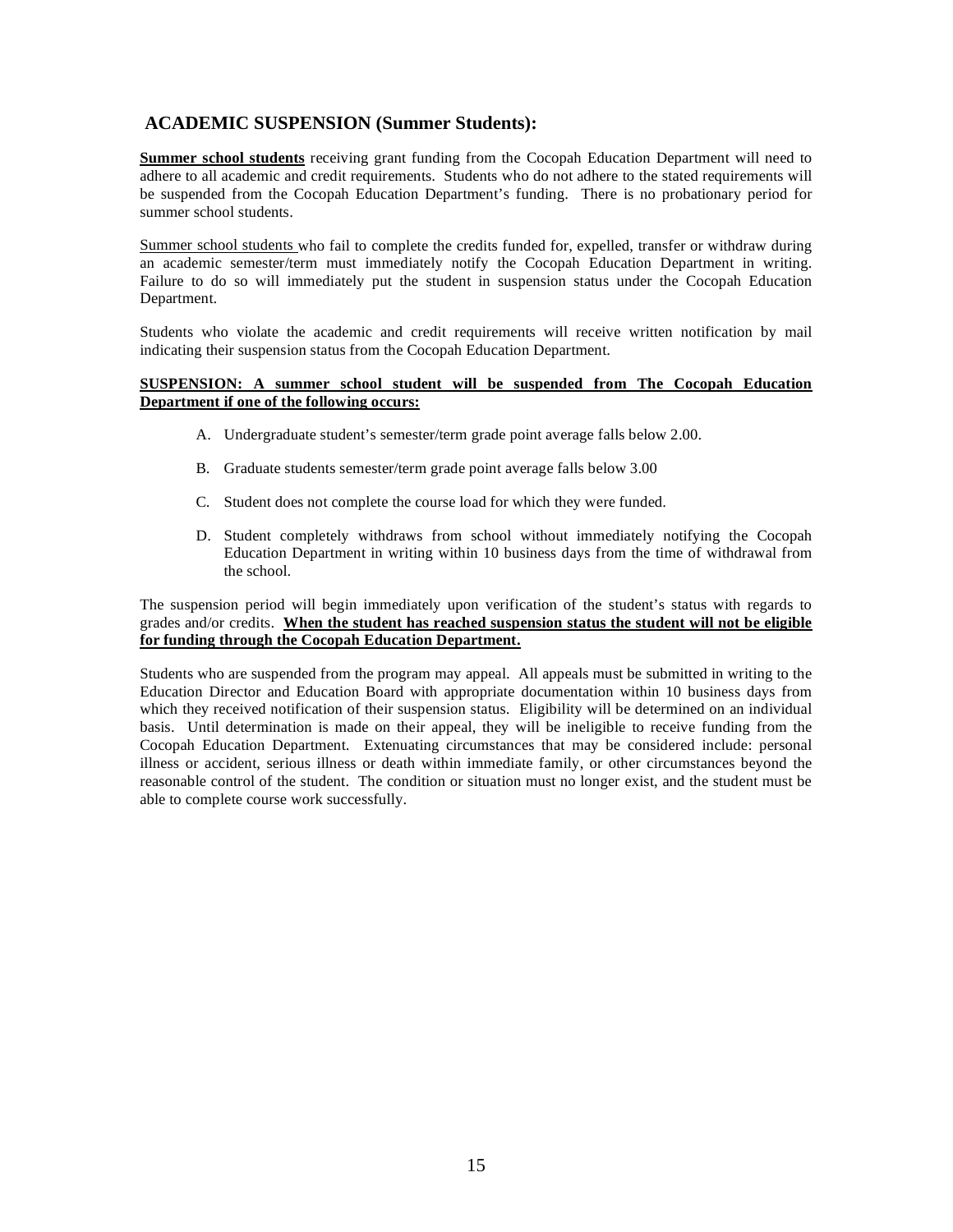## **PRE-GRADUATE SUPPORT PROGRAM**

The purpose of the Pre-Graduate Support Program is to provide financial assistance to Cocopah Indian students entering a graduate level program for the first time for expenses as required by the institution. These costs may include: testing fees (GRE, HSED, LSAT, etc.) application fees, tuition deposits, etc. The Cocopah Education Department will deduct any expenses that are considered a part of the normal student financial aid package paid by this program from the total academic year grant awarded to the student.

#### **(NOTE: Persons wishing reimbursement or payment for testing fees MUST supply proof of intention to attend a graduate program by submitting a letter of intent addressing the student's educational goals.)**

## **ELIGIBILITY**

- 1. Must be an enrolled member of the Cocopah Indian Nation, no pending Cocopah Tribal enrollment.
- 2. Accepted into a regionally accredited, public university or college within the borders of the United States with the intent on attending.
- 3. Submit a completed application at least 40 days before payment is due. In addition, the application must be accompanied by supportive documentation showing the amount of expense that the institution requires, and to whom payment should be made.

## **AWARD**

Individual need and the availability of funds will determine the amount awarded to each student. No more than three admissions applications will be reimbursed or paid by this program. Testing fees will only be funded twice for the same test.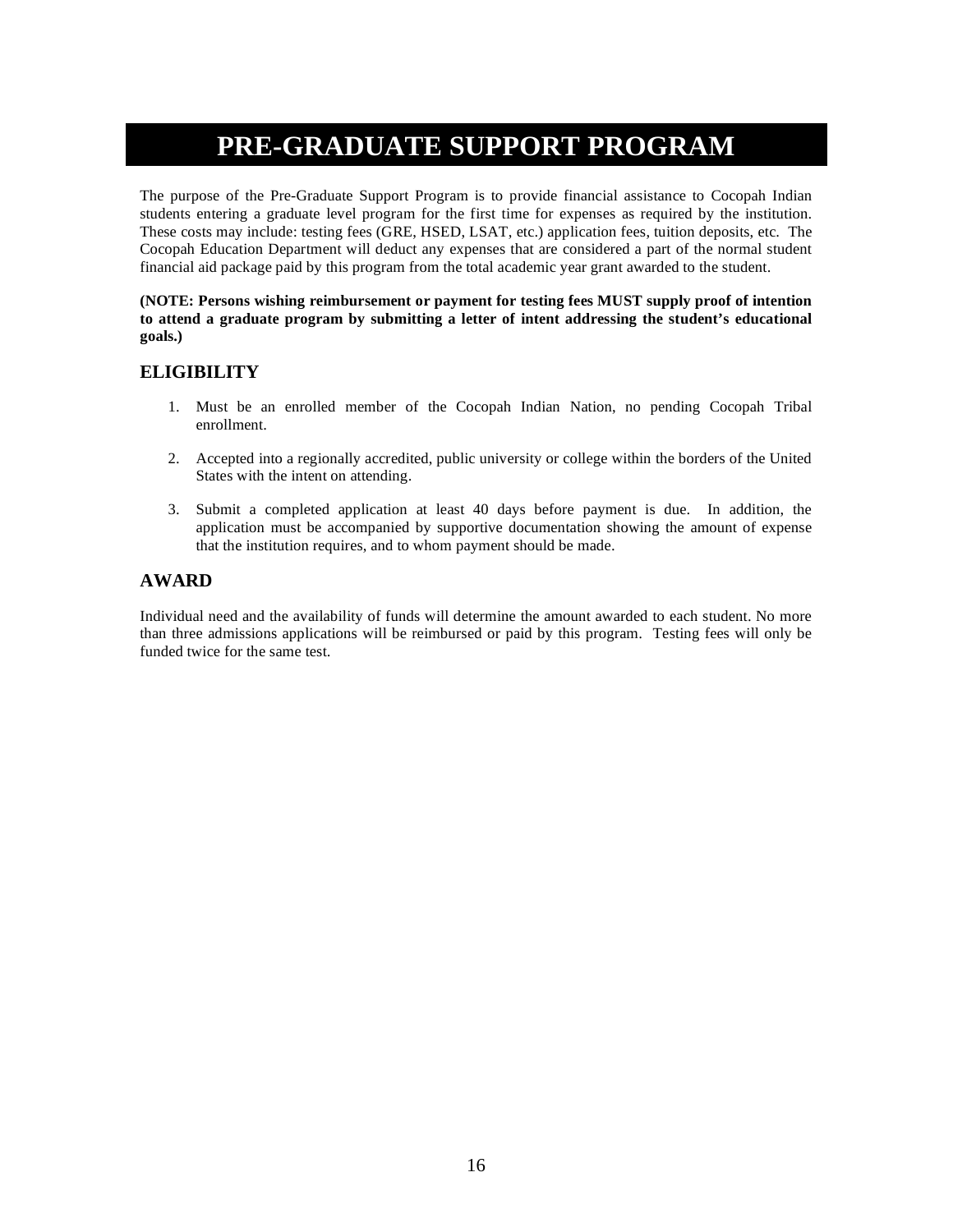## **GRADUATE FELLOWSHIP**

The Graduate Fellowship will provide funding to selected Cocopah Indian students with the goal that they complete a Masters or Doctorate degree at a regionally accredited, public institution. The Cocopah Indian Nation may specify priorities for area(s) of study to be funded, as the need for qualified personnel is determined.

Students who receive funding under this program may receive an award for tuition, books, room and board, transportation, personal costs, and any other expenses deemed necessary by the institutions financial aid department. Funding will be based on the academic year.

Masters degree and Doctoral students should complete their degree within the allotted timeframe of their program. After the allotted timeframe has expired, students will receive funding for direct costs only (tuition, fees, and books).

## **ELIGIBILITY**

In order to receive funds from this program, both the student and the institution must meet eligibility criteria. Failure to meet ANY of these criteria will result in denial of the student's request for funding.

- 1. Must be an enrolled member of the Cocopah Indian Nation, no pending Cocopah Tribal enrollment.
- 2. Be accepted into an accredited, public college or university within the borders of the United States. Institutions must be accredited by a regional accreditation agency.
- 3. Complete and submit the Cocopah Higher Education application.
- 4. Applied for federal financial aid through the Free Application for Federal Student Aid (FAFSA) and/or institutional financial aid application.
- 5. Must not be suspended from other Cocopah Higher Education Funding Programs.

## **APPLICATION REQUIREMENTS**

- 1. Applicants are required to submit a Cocopah Higher Education application by:
	- **May 1st for Fall or**
	- **October 1st for Spring**
- 2. Priority will be given to applications received by the deadline.
- 3. An **official grade transcript** from **all**-prior post-secondary institutions attended and a letter of acceptance into the graduate program, which the applicant will be attending.
- 4. An essay of between 500 and 1000 words which discusses the applicant's academic and career goals and how these goals will contribute to the long- term goals of the Cocopah Indian Nation.
- 5. Three letters of recommendation from non-related persons acquainted with the applicant's academic and work capabilities.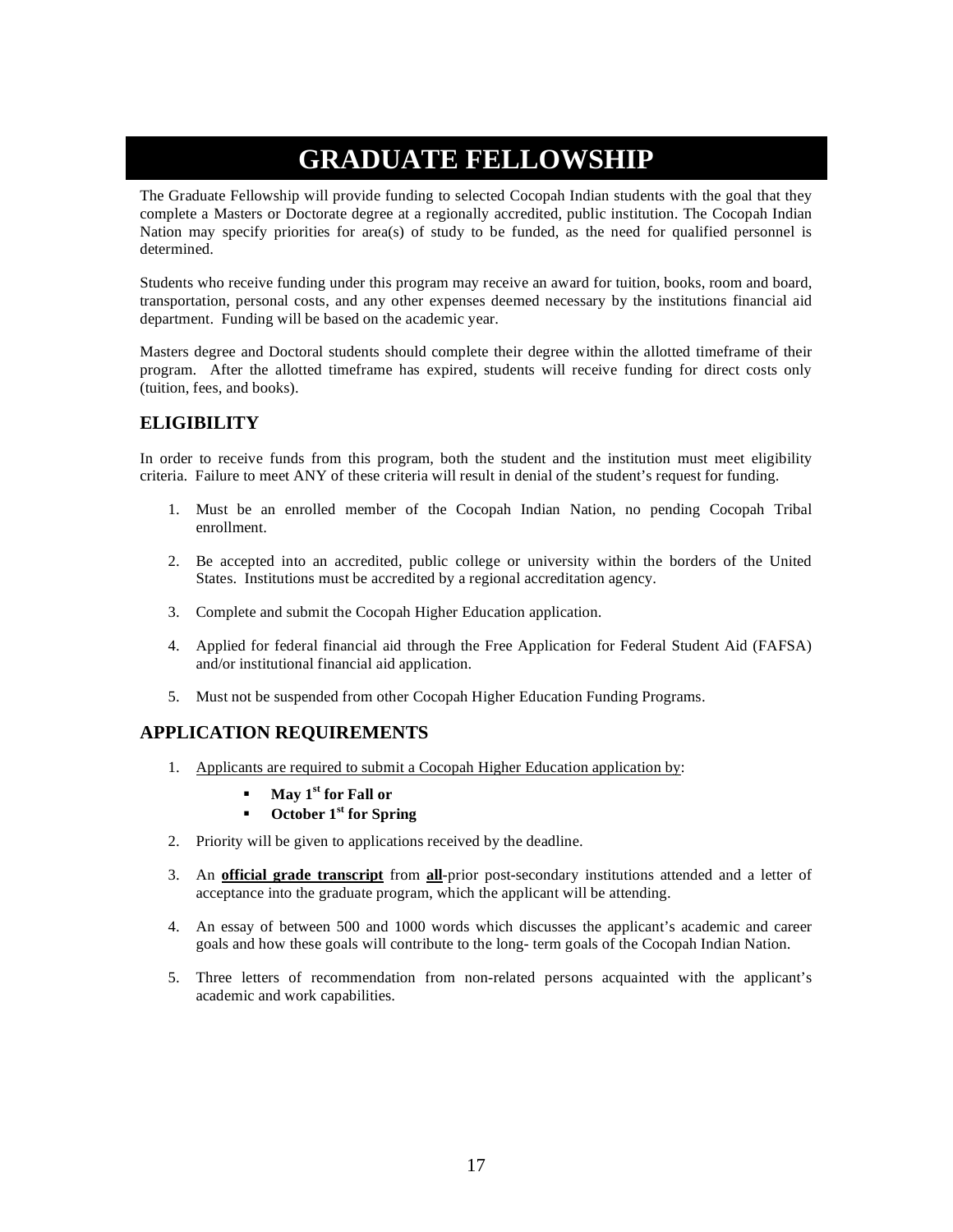## **SELECTION CRITERIA**

| Application completion      | Prior work experience                                                                                                      |
|-----------------------------|----------------------------------------------------------------------------------------------------------------------------|
| Grade point average         | Letters of Recommendation                                                                                                  |
| Essay                       | Commitment to work                                                                                                         |
| Anticipated Graduation Date | Priority Fields of Study (Law, Health Professions, Education, Business,<br>Sciences, Professional Services, & Social Work) |

The Cocopah Education Board, on the basis of the following criteria, will select applicants:

## **STUDENT RESPONSIBILITIES**

- 1. Each year students are required to apply for federal student aid and any other scholarships they are eligible for.
- 2. Students must notify the Cocopah Education Department **in writing** of any changes in the students' status.
- 3. Students funded through this program are required to maintain and complete a full-time schedule.
- 4. Students must maintain a 3.00 grade point average each academic semester/term.
- 5. Students are required to submit a copy of their official grade transcript at the end of each semester/term. Faxes, copies, or e-mails of transcripts will not be accepted. Official grade reports that clearly show the institution name, term, number of credits completed, term g.p.a and cumulative g.p.a is required by the Cocopah Education Department.

## **ACADEMIC SUSPENSION (Graduate Students):**

**Graduate students** receiving grant funding from the Cocopah Education Department will need to adhere to all academic and credit requirements. Students who do not adhere to the stated requirements will be suspended from the Cocopah Education Department's funding. There is no probationary period for graduate students.

Graduate students who fail to complete the credits funded for, expelled, transfer or withdraw during an academic semester/term must immediately notify the Cocopah Education Department in writing. Failure to do so will immediately put the student in suspension status under the Cocopah Education Department.

Students who violate the academic and credit requirements will receive written notification by mail indicating their suspension status from the Cocopah Education Department.

#### **SUSPENSION: A graduate student will be suspended from The Cocopah Education Department if one of the following occurs:**

- A. Student's semester/term grade point average falls below 3.00.
- B. Student does not complete the course load for which they were funded.
- C. Student completely withdraws from school without immediately notifying the Cocopah Education Department in writing within 10 business days from the time of withdrawal from the school.

The suspension period will begin immediately upon verification of the student's status with regards to grades and/or credits. **When the student has reached suspension status the student will not be eligible for funding through the Cocopah Education Department.**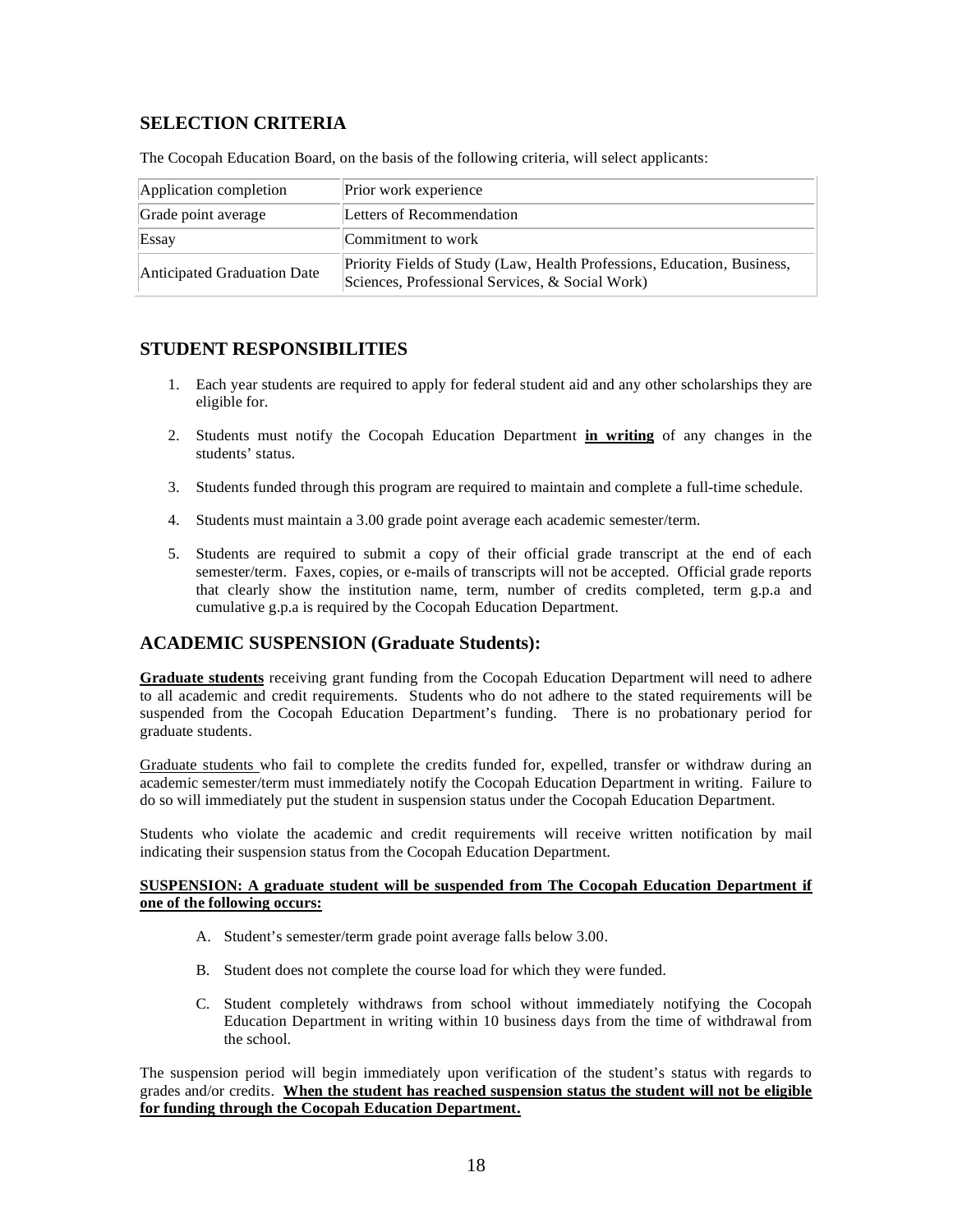Students who are suspended from the program may appeal. All appeals must be submitted in writing to the Education Director and Education Board with appropriate documentation within 10 business days from which they received notification of their suspension status. Eligibility will be determined on an individual basis. Until determination is made on their appeal, they will be ineligible to receive funding from the Cocopah Education Department. Extenuating circumstances that may be considered include: personal illness or accident, serious illness or death within immediate family, or other circumstances beyond the reasonable control of the student. The condition or situation must no longer exist, and the student must be able to complete course work successfully.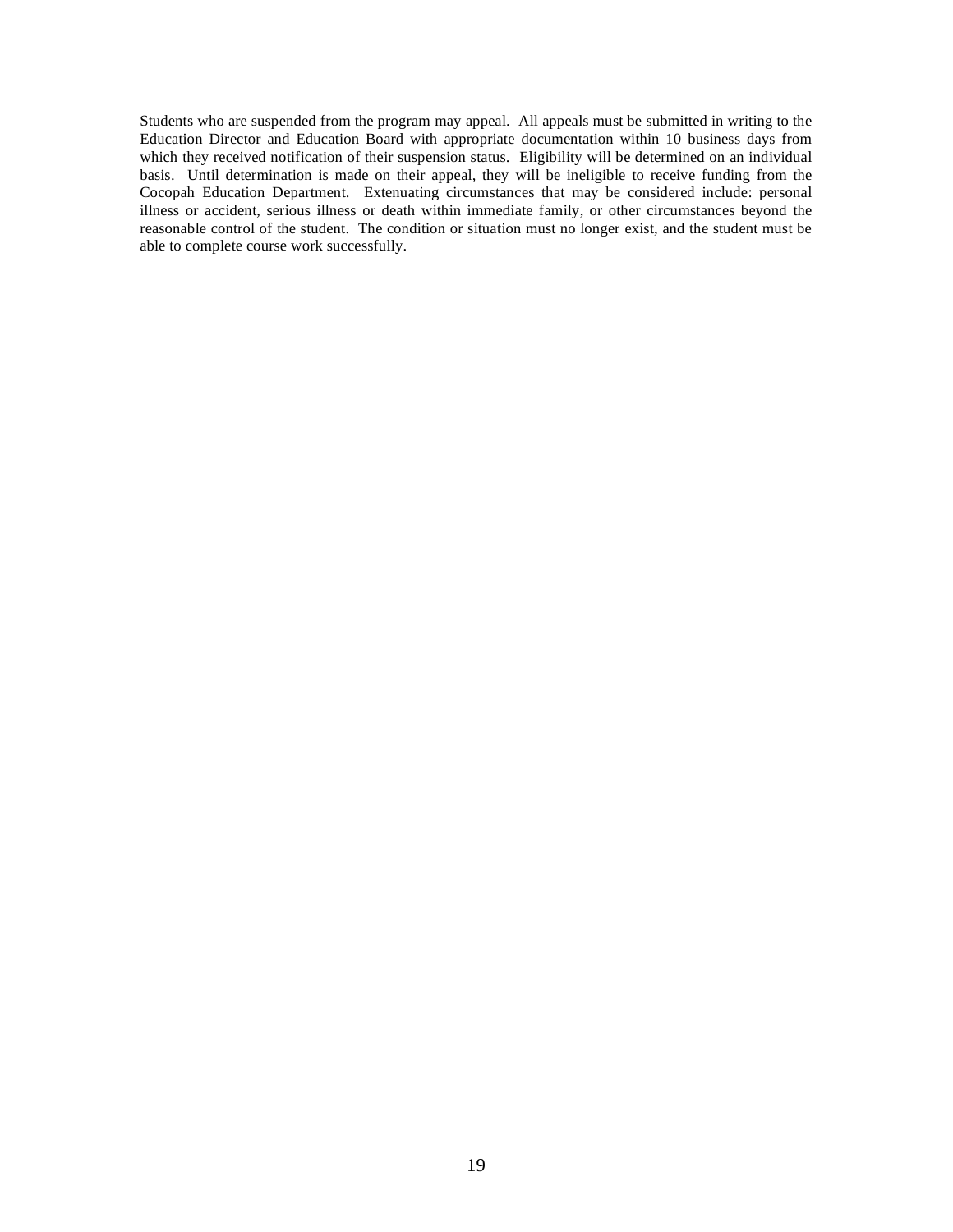## **STUDENT SUMMER INTERNSHIP PROGRAM**

The Student Summer Internship Program is designed to allow college and university students gain valuable work experience through internships within the various departments, programs, and enterprises of the Cocopah Indian Nation.

## **PROGRAM STRUCTURE**

The summer internship program will last for a period of six to nine-weeks. A beginning date will be specified for the program; however, individuals may start before or after the start date as long as they participate for a six to nine-week period. Internships during the academic year are possible, but not guaranteed. Students requesting academic year placement should contact the Cocopah Education Department for an application. Not all students who apply for this program will be admitted. Admittance is dependent on the students<sup>7</sup> status and the availability of positions.

## I**NTERNS**

In order to be eligible for the Student Summer Internship Program, students must be at full-time status and have completed at least one academic semester/term at an accredited college or university immediately prior to the beginning of the program and be in good academic standing. Interns who wish to apply for college/university credit for their internship must contact and make the necessary arrangements at their institution.

Selected interns will receive compensation on an hourly basis for the duration of the internship. Any expenses that occur as a result of travel to the intern site will be the responsibility of the intern. The intern will also be responsible for finding and paying for their own housing and living expenses. Interns may request placement in a specific department, program, or enterprise of the Cocopah Indian Nation; these requests will be taken into consideration when making intern and site selections.

Interns will have additional requirements based upon the needs of the Cocopah Education Department, including but not limited to, working as a counselor for a youth seminar/workshop.

## **ELIGIBILITY**

- Must be an enrolled member of the Cocopah Indian Nation, no pending Cocopah Tribal enrollment.
- Be accepted and attending an accredited college or university within the borders of the United States.
- Be in good academic standing with both the Cocopah Education Department and the student's institution.
- Complete at least one semester/term as a full-time student at an accredited college or university.

**NOTE:** As required by the policies and procedures of the Cocopah Indian Nation, every participant must comply with background checks and drug/substance testing.

## **REQUIREMENTS**

- A letter stating the student's focus of study and future goals must be submitted to the Cocopah Education Department by May 1st.
- Official grade transcripts that clearly show the institution name, semester/term, number of credits completed, semester/term grade point average and cumulative grade point average must be submitted to the Cocopah Education Department by May 1st.
- Complete a Cocopah employment application by May 1st.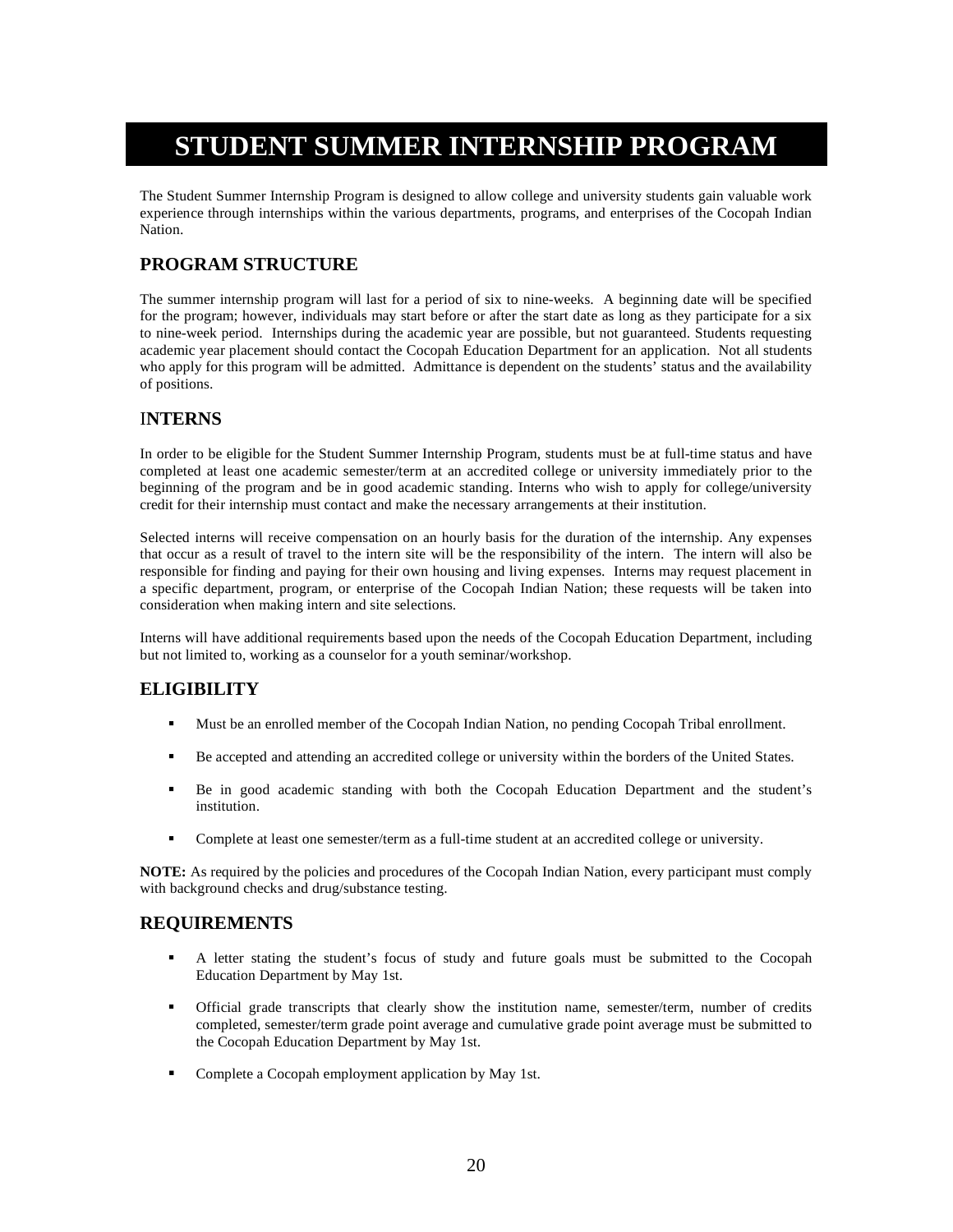## **ACHIEVMENT INCENTIVE AWARDS**

Cash incentives may be provided to Cocopah Indian students who have completed their course of study with the financial assistance of the Cocopah Education Department within the following degrees:

- Associate Degree (2 yr.)
- Bachelors Degree (4 yr.)
- Masters Degree
- Post-Graduate Degree

Upon submitting a copy of the student's diploma with a written request, an incentive check will be issued. The total amount of achievement award(s) for any individual may not exceed \$1,000. **No incentives will be paid retroactively and are only awarded based on the availability of funds**.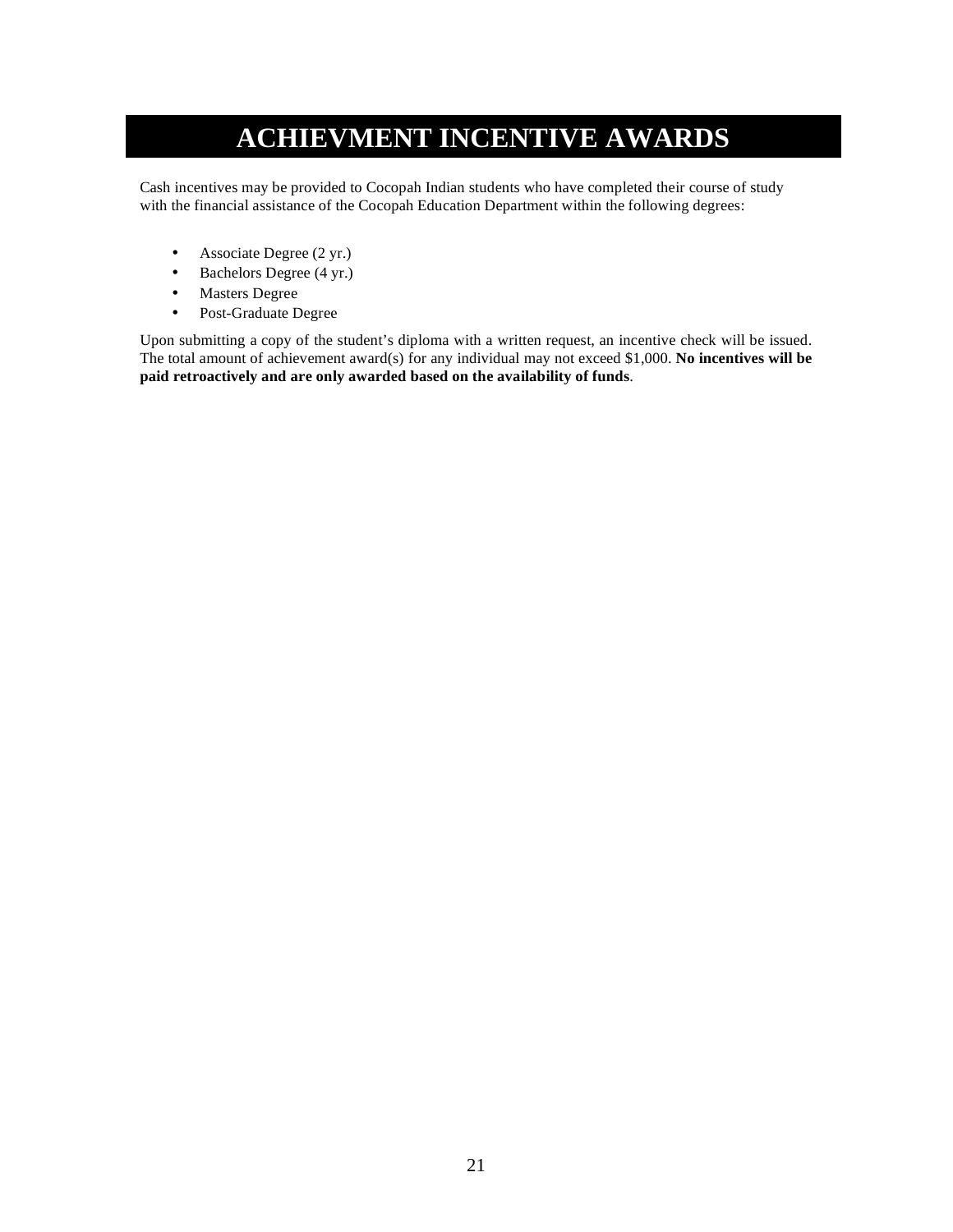## **GRANT CHECKLIST**

| Checklist Item                                                                                                                                                                     | Date |
|------------------------------------------------------------------------------------------------------------------------------------------------------------------------------------|------|
| I have contacted the school.                                                                                                                                                       |      |
| I have been admitted to school.                                                                                                                                                    |      |
| I have contacted the Education Department.                                                                                                                                         |      |
| I understand which Cocopah funding program I am eligible to receive                                                                                                                |      |
| I have completed and returned the Cocopah higher education<br>application and the Cocopah financial needs analysis form to the<br><b>Education Department.</b>                     |      |
| I have completed and sent in the Free Application for Federal Student<br>Aid (FAFSA) in the supplied envelope.                                                                     |      |
| I have received a Student Aid Report (SAR) and checked it for errors.<br>If there were errors, I have corrected them and sent the corrected copy<br>to the proper address.         |      |
| I have contacted my school's financial aid office to make sure they<br>have my Student Aid Report (SAR) information and have verified any<br>information that the school requires. |      |
| I have contacted the Education Department to make sure that my<br>application is complete.                                                                                         |      |

**This is NOT a complete checklist of steps, as each student will have different circumstances. It is important that you maintain contact with the Cocopah Education Department and inform them of any changes in school, name, address, or your attendance status. Having a good understanding of the procedures and keeping everyone informed of your plans will speed your financial aid process.** 

**REMEMBER:** The sooner you apply, the better your chances of having the funds the day you start school. When in doubt or if you have questions, call the Cocopah Education Department at (928) 627-4973 at your earliest opportunity.